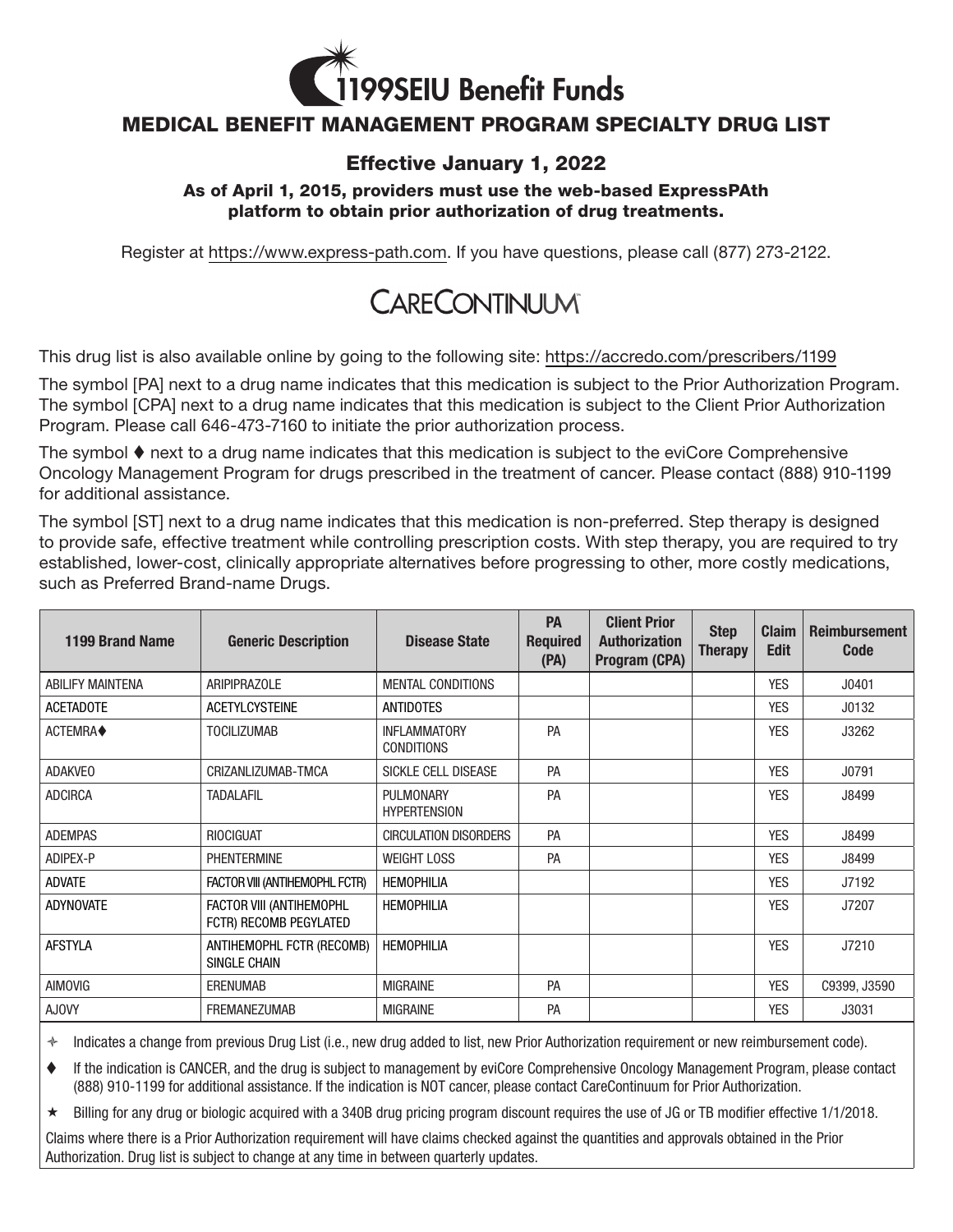| <b>1199 Brand Name</b> | <b>Generic Description</b>                   | <b>Disease State</b>                         | PA<br><b>Required</b><br>(PA) | <b>Client Prior</b><br><b>Authorization</b><br>Program (CPA) | <b>Step</b><br><b>Therapy</b> | <b>Claim</b><br><b>Edit</b> | <b>Reimbursement</b><br><b>Code</b> |
|------------------------|----------------------------------------------|----------------------------------------------|-------------------------------|--------------------------------------------------------------|-------------------------------|-----------------------------|-------------------------------------|
| <b>ALDURAZYME</b>      | <b>LARONIDASE</b>                            | <b>ENZYME DEFICIENCIES</b>                   |                               | CPA                                                          |                               | <b>YES</b>                  | J1931                               |
| <b>ALPHANATE</b>       | FACTOR VIII (ANTIHEMOPHL FCTR)               | <b>HEMOPHILIA</b>                            |                               |                                                              |                               | <b>YES</b>                  | J7186                               |
| <b>ALPHANINE SD</b>    | FACTOR IX COMPLEX (HUMAN)                    | <b>HEMOPHILIA</b>                            |                               |                                                              |                               | <b>YES</b>                  | J7193                               |
| <b>ALPROLIX</b>        | FACTOR IX Fc FUSION PROTEIN<br><b>RECOMB</b> | <b>HEMOPHILIA</b>                            |                               |                                                              |                               | <b>YES</b>                  | J7201                               |
| <b>AMPYRA</b>          | DALFAMPRIDINE                                | <b>MULTIPLE SCLEROSIS</b>                    | PA                            |                                                              |                               | <b>YES</b>                  | J8499                               |
| ANDEXXA                | COAGULATION FACTOR XA                        | <b>HEMATOLOGY</b>                            |                               |                                                              |                               | <b>YES</b>                  | J7169                               |
| <b>APOKYN</b>          | APOMORPHINE HCL                              | MISCELLANEOUS CNS<br><b>DISORDERS</b>        |                               |                                                              |                               | <b>YES</b>                  | J0364                               |
| <b>ARALAST NP</b>      | ALPHA-1-PROTEINASE INHIBITOR                 | <b>RESPIRATORY CONDITIONS</b>                | PA                            |                                                              |                               | <b>YES</b>                  | J0256                               |
| ARANESP◆               | DARBEPOETIN ALFA                             | <b>BLOOD CELL DEFICIENCY</b>                 | PA                            |                                                              |                               | <b>YES</b>                  | J0881                               |
| <b>ARCALYST</b>        | RILONACEPT                                   | CRYOPYRIN-ASSOCIATED<br>PERIODIC SYNDROMES   | PA                            |                                                              |                               | <b>YES</b>                  | J2793                               |
| <b>ARISTADA</b>        | ARIPIPRAZOLE LAUROXIL INJ                    | <b>MENTAL CONDITIONS</b>                     |                               |                                                              |                               | <b>YES</b>                  | J1944                               |
| ARISTADA INITIO        | ARIPIPRAZOLE LAUROXIL INJ                    | <b>MENTAL CONDITIONS</b>                     |                               |                                                              |                               | <b>YES</b>                  | J1943                               |
| <b>ASCENIV</b>         | <b>IMMUNE GLOBULIN - IV</b>                  | <b>IMMUNE DEFICIENCY</b>                     | PA                            |                                                              |                               | <b>YES</b>                  | J1554 (EFF:<br>4/01/21              |
| <b>ATGAM</b>           | LYMPHOCYTE IMMUNE GLOBULIN                   | <b>TRANSPLANT</b>                            | PA                            |                                                              |                               | <b>YES</b>                  | J7504                               |
| AUBAGIO                | <b>TERIFLUNOMIDE</b>                         | <b>MULTIPLE SCLEROSIS</b>                    | PA                            |                                                              |                               | <b>YES</b>                  | J8499                               |
| <b>AUSTEDO</b>         | <b>DEUTETRABENAZINE</b>                      | <b>MISCELLANEOUS</b><br>SPECIALTY CONDITIONS | PA                            |                                                              |                               | <b>YES</b>                  | J8499                               |
| <b>AVASTIN♦</b>        | <b>BEVACIZUMAB</b>                           | OPHTHALMIC CONDITIONS                        | PA                            |                                                              |                               | <b>YES</b>                  | C9257                               |
| <b>AVEED</b>           | <b>TESTOSTERONE UNDECANOATE</b>              | <b>ENDOCRINE DISORDERS</b>                   | PA                            |                                                              |                               | <b>YES</b>                  | J3145                               |
| <b>AVONEX</b>          | <b>INTERFERON BETA-1A</b>                    | MULTIPLE SCLEROSIS                           | PA                            |                                                              |                               | <b>YES</b>                  | J1826, Q3027                        |
| <b>AVSOLA</b>          | INFLIXIMAB-AXXQ                              | <b>INFLAMMATORY</b><br><b>CONDITIONS</b>     | PA                            |                                                              |                               | <b>YES</b>                  | Q5121                               |
| <b>BELVIQ XR</b>       | LORCASERIN                                   | <b>WEIGHT LOSS</b>                           | PA                            |                                                              |                               | <b>YES</b>                  | J8499                               |
| <b>BENEFIX</b>         | FACTOR VIII (ANTIHEMOPHL FCTR)               | <b>HEMOPHILIA</b>                            |                               |                                                              |                               | <b>YES</b>                  | J7195                               |
| <b>BENLYSTA IV</b>     | <b>BELIMUMAB</b>                             | <b>INFLAMMATORY</b><br><b>CONDITIONS</b>     | PA                            |                                                              |                               | <b>YES</b>                  | J0490                               |
| <b>BENLYSTA SC</b>     | <b>BELIMUMAB</b>                             | <b>INFLAMMATORY</b><br><b>CONDITIONS</b>     | PA                            |                                                              |                               | <b>YES</b>                  | C9399, J3590                        |
| <b>BENZPHETAMINE</b>   | <b>BENZPHETAMINE</b>                         | <b>WEIGHT LOSS</b>                           | PA                            |                                                              |                               | <b>YES</b>                  | J3490                               |
| <b>BEOVU</b>           | BROLUCIZUMAB-DBLL                            | OPHTHALMIC CONDITIONS                        | PA                            |                                                              |                               | <b>YES</b>                  | J0179                               |
| <b>BERINERT</b>        | <b>C1 ESTERASE INHIBITOR</b>                 | <b>HEREDITARY ANGIOEDEMA</b>                 | PA                            |                                                              |                               | <b>YES</b>                  | J0597                               |
| <b>BETASERON</b>       | <b>INTERFERON BETA-1B</b>                    | <b>MULTIPLE SCLEROSIS</b>                    | PA                            |                                                              |                               | <b>YES</b>                  | J1830                               |
| <b>BEVACIZUMAB</b>     | <b>BEVACIZUMAB</b>                           | OPHTHALMIC CONDITIONS                        | PA                            |                                                              |                               | <b>YES</b>                  | C9257, J7999                        |
| <b>BIVIGAM</b>         | IMMUNE GLOBULIN - IV                         | <b>IMMUNE DEFICIENCY</b>                     | PA                            |                                                              |                               | <b>YES</b>                  | 90283, J1556                        |
| <b>BONIVA (IV)</b>     | <b>IBANDRONATE</b>                           | <b>OSTEOPOROSIS</b>                          | PA                            |                                                              |                               | <b>YES</b>                  | J1740                               |
| <b>BOTOX</b>           | <b>BOTULINUM TOXIN A</b>                     | <b>NEUROMUSCULAR</b><br><b>CONDITIONS</b>    | PA                            |                                                              |                               | <b>YES</b>                  | J0585                               |

 If the indication is CANCER, and the drug is subject to management by eviCore Comprehensive Oncology Management Program, please contact (888) 910-1199 for additional assistance. If the indication is NOT cancer, please contact CareContinuum for Prior Authorization.

Billing for any drug or biologic acquired with a 340B drug pricing program discount requires the use of JG or TB modifier effective 1/1/2018.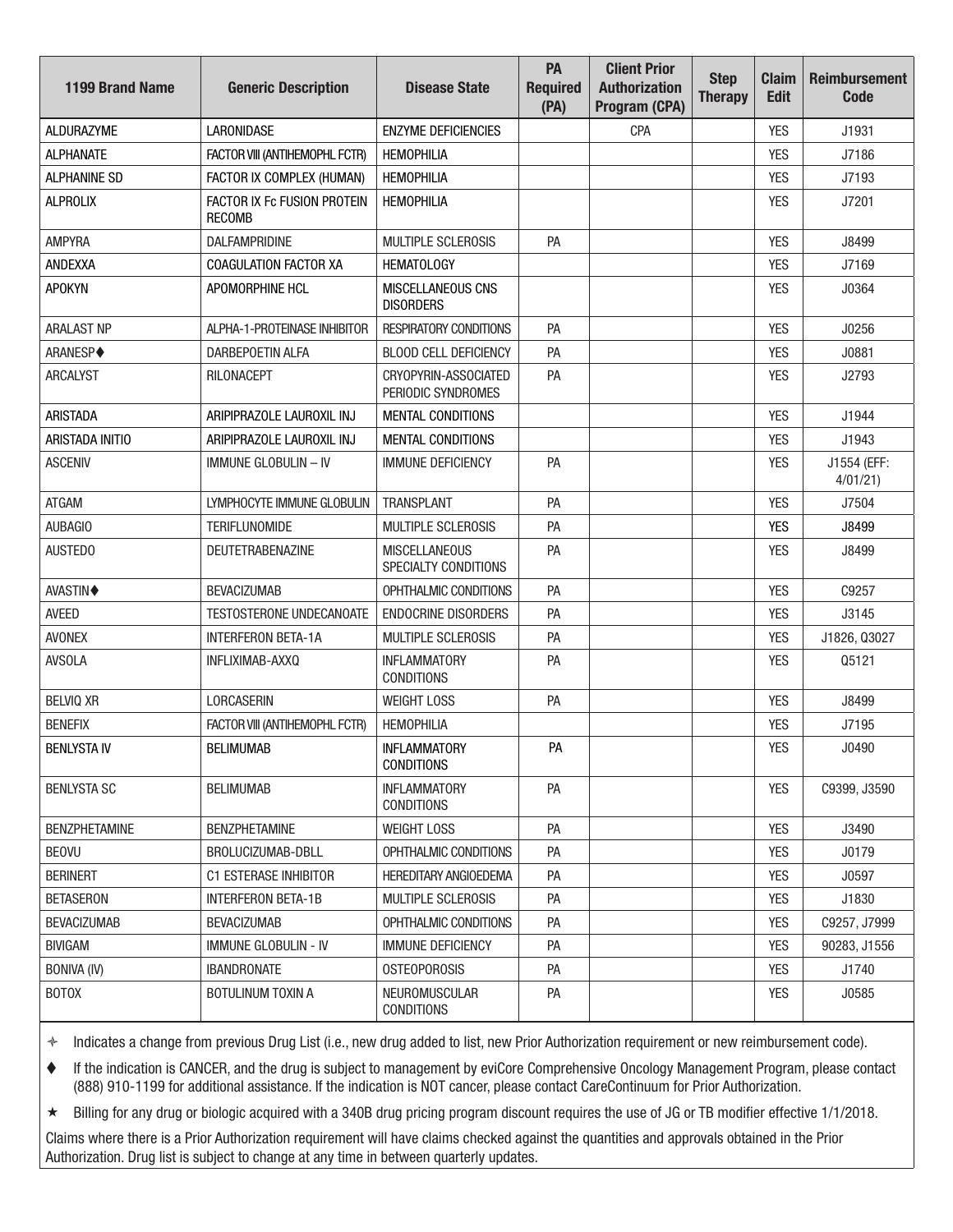| <b>1199 Brand Name</b>               | <b>Generic Description</b>                 | <b>Disease State</b>                         | PA<br><b>Required</b><br>(PA) | <b>Client Prior</b><br><b>Authorization</b><br>Program (CPA) | <b>Step</b><br><b>Therapy</b> | <b>Claim</b><br><b>Edit</b> | <b>Reimbursement</b><br><b>Code</b> |
|--------------------------------------|--------------------------------------------|----------------------------------------------|-------------------------------|--------------------------------------------------------------|-------------------------------|-----------------------------|-------------------------------------|
| <b>BRINEURA</b>                      | <b>CERLIPONASE ALFA</b>                    | <b>MISCELLANEOUS</b><br>SPECIALTY CONDITIONS | PA                            |                                                              |                               | <b>YES</b>                  | J0567                               |
| <b>CABENUVA</b>                      | <b>CABOTEGRAVIR</b>                        | HIV                                          | PA                            |                                                              |                               | <b>YES</b>                  | C9077 (J0741<br>EFF: 10/1/21)       |
| <b>CABLIVI</b>                       | CAPLACIZUMAB-YHDP                          | <b>BLOOD CELL DEFICIENCY</b>                 | PA                            |                                                              |                               | <b>YES</b>                  | C9047                               |
| CALCIUM DISODIUM<br><b>VERSENATE</b> | EDETATE CALCIUM DISODIUM                   | <b>ANTIDOTES</b>                             |                               |                                                              |                               | <b>YES</b>                  | J0600                               |
| <b>CARIMUNE NF</b>                   | <b>IMMUNE GLOBULIN - IV</b>                | <b>IMMUNE DEFICIENCY</b>                     | PA                            |                                                              |                               | <b>YES</b>                  | 90283, J1566                        |
| <b>CELLCEPT</b>                      | MYCOPHENOLATE MOFETIL                      | <b>TRANSPLANT</b>                            |                               |                                                              |                               | <b>YES</b>                  | J7517, J7599                        |
| <b>CEPROTIN</b>                      | PROTEIN C CONCENTRATE,<br><b>HUMAN</b>     | <b>MISCELLANEOUS</b><br>SPECIALTY CONDITIONS | PA                            |                                                              |                               | <b>YES</b>                  | J2724                               |
| CERDELGA                             | <b>ELIGLUSTAT</b>                          | <b>ENZYME DEFICIENCIES</b>                   |                               | CPA                                                          |                               | <b>YES</b>                  | J8499                               |
| <b>CEREZYME</b>                      | <b>IMIGLUCERASE</b>                        | <b>ENZYME DEFICIENCIES</b>                   |                               | CPA                                                          |                               | <b>YES</b>                  | J1786                               |
| <b>CHEMET</b>                        | <b>SUCCIMER</b>                            | <b>IRON TOXICITY</b>                         | PA                            |                                                              |                               | <b>YES</b>                  | J8499                               |
| CHENODAL                             | <b>CHENODIOL</b>                           | <b>MISCELLANEOUS</b><br>SPECIALTY CONDITIONS | PA                            |                                                              |                               | <b>YES</b>                  | NO HCPC                             |
| CHORIONIC GONADOTROPIN               | GONADOTROPIN, CHORIONIC                    | <b>ENDOCRINE DISORDERS</b>                   |                               |                                                              |                               | <b>YES</b>                  | J0725                               |
| <b>CIDOFOVIR</b>                     | <b>CIDOFOVIR</b>                           | <b>VIRAL INFECTIONS</b>                      |                               |                                                              |                               | <b>YES</b>                  | J0740                               |
| <b>CIMZIA</b>                        | CERTOLIZUMAB PEGOL                         | <b>INFLAMMATORY</b><br><b>CONDITIONS</b>     | PA                            |                                                              |                               | <b>YES</b>                  | J0717                               |
| <b>CINQAIR</b>                       | <b>RESLIZUMAB</b>                          | <b>RESPIRATORY</b><br><b>CONDITIONS</b>      | PA                            |                                                              |                               | <b>YES</b>                  | C9481, J2786                        |
| <b>CINRYZE</b>                       | C1 ESTERASE INHIBITOR                      | <b>HEREDITARY</b><br>ANGIOEDEMA              | PA                            |                                                              |                               | <b>YES</b>                  | J0598                               |
| <b>CLEVIPREX</b>                     | <b>CLEVIDIPINE</b>                         | <b>CAARDIOVASCULAR</b><br><b>DISEASE</b>     |                               |                                                              |                               | <b>YES</b>                  | C9248                               |
| <b>COAGADEX</b>                      | <b>FACTOR X HUMAN</b>                      | <b>HEMOPHILIA</b>                            |                               | CPA                                                          |                               | <b>YES</b>                  | J7175                               |
| CONTRAVE                             | NALTREXONE/BUPROPRION                      | <b>WEIGHT LOSS</b>                           | PA                            |                                                              |                               | <b>YES</b>                  | J3490                               |
| COPAXONE                             | <b>GLATIRAMER ACETATE</b>                  | MULTIPLE SCLEROSIS                           | PA                            |                                                              |                               | <b>YES</b>                  | J1595                               |
| CORIFACT                             | <b>FACTOR XIII</b>                         | <b>HEMOPHILIA</b>                            |                               |                                                              |                               | <b>YES</b>                  | J7180                               |
| <b>COSENTYX</b>                      | <b>SECUKINUMAB</b>                         | <b>INFLAMMATORY</b><br><b>CONDITIONS</b>     | PA                            |                                                              |                               | <b>YES</b>                  | C9399, J3590                        |
| CRESEMBA                             | <b>ISAVUCONAZONIUM SULFATE</b>             | ANTIFUNGAL AGENTS                            |                               |                                                              |                               | YES                         | J1833                               |
| CROFAB                               | CROTALIDAE POLYVALENT<br><b>IMMUNE FAB</b> | ANTIDOTES                                    |                               |                                                              |                               | YES                         | J0840                               |
| CRYSVITA◆                            | BUROSUMAB-TWZA                             | METABOLIC DISORDER                           | PA                            |                                                              |                               | <b>YES</b>                  | J0584                               |
| <b>CUTAQUIG</b>                      | IMMUNE GLOBULIN [HUMAN]-<br><b>HIPP</b>    | <b>IMMUNE DEFICIENCY</b>                     | PA                            |                                                              |                               | <b>YES</b>                  | 90284, J3590                        |
| <b>CUVITRU</b>                       | <b>IMMUNE GLOBULIN - SQ</b>                | <b>IMMUNE DEFICIENCY</b>                     | PA                            |                                                              |                               | <b>YES</b>                  | J1555                               |
| <b>CYTOGAM</b>                       | <b>CYTOMEGALOVIRUS IMMUNE</b><br>GLOB      | <b>IMMUNE DEFICIENCY</b>                     |                               | CPA                                                          |                               | YES                         | 90291, J0850                        |
| <b>CYTOVENE</b>                      | <b>GANCICLOVIR</b>                         | <b>VIRAL INFECTIONS</b>                      |                               |                                                              |                               | <b>YES</b>                  | J1570                               |

 If the indication is CANCER, and the drug is subject to management by eviCore Comprehensive Oncology Management Program, please contact (888) 910-1199 for additional assistance. If the indication is NOT cancer, please contact CareContinuum for Prior Authorization.

Billing for any drug or biologic acquired with a 340B drug pricing program discount requires the use of JG or TB modifier effective 1/1/2018.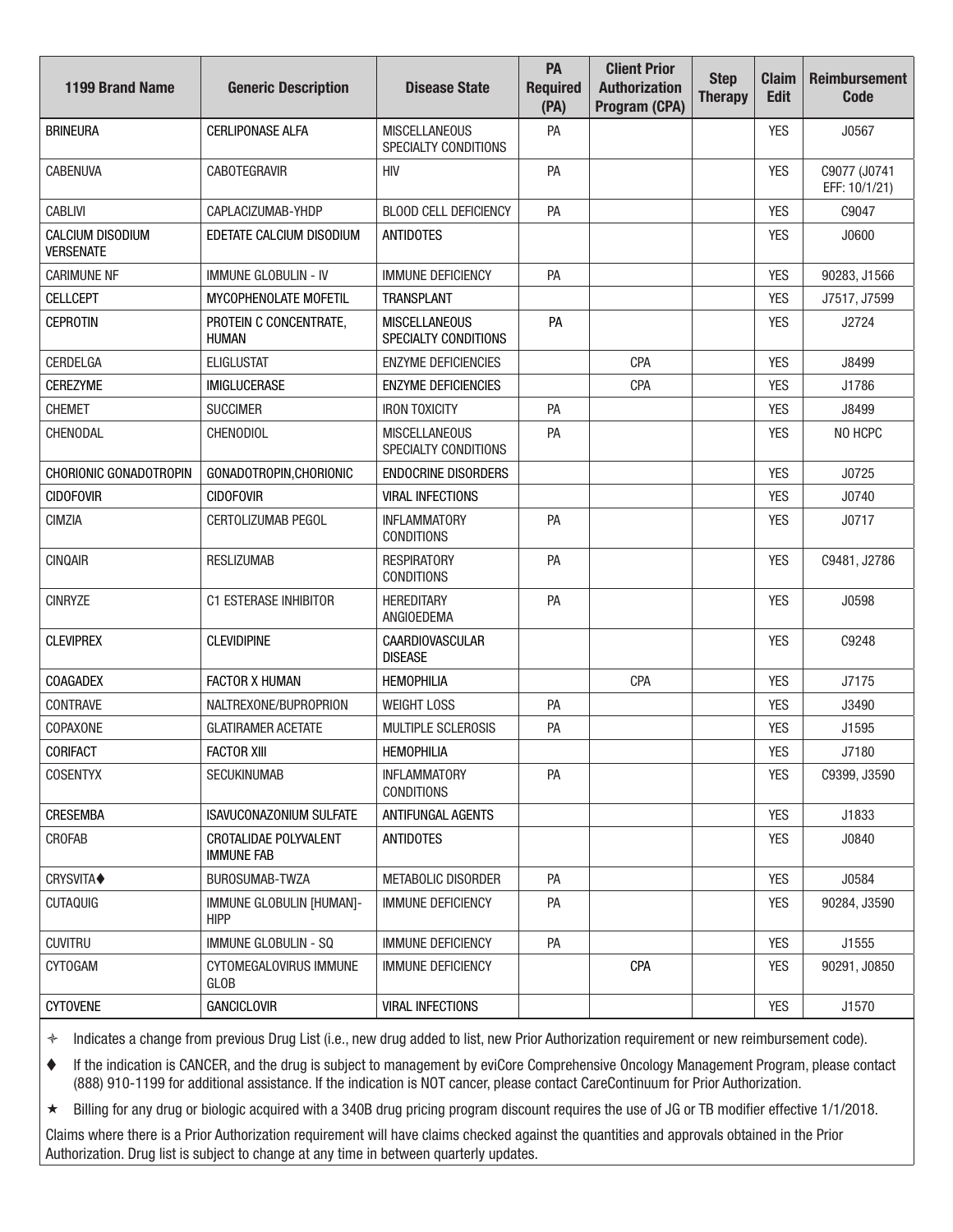| <b>1199 Brand Name</b>      | <b>Generic Description</b>                    | <b>Disease State</b>                         | PA<br><b>Required</b><br>(PA) | <b>Client Prior</b><br><b>Authorization</b><br>Program (CPA) | <b>Step</b><br><b>Therapy</b> | <b>Claim</b><br><b>Edit</b> | <b>Reimbursement</b><br>Code |
|-----------------------------|-----------------------------------------------|----------------------------------------------|-------------------------------|--------------------------------------------------------------|-------------------------------|-----------------------------|------------------------------|
| <b>DALFAMPRIDINE</b>        | <b>DALFAMPRIDINE</b>                          | <b>MULTIPLE SCLEROSIS</b>                    | PA                            |                                                              |                               | <b>YES</b>                  | J8499                        |
| <b>DDAVP</b>                | <b>DESMOPRESSIN ACETATE</b>                   | <b>ENDOCRINE DISORDERS</b>                   |                               |                                                              |                               | <b>YES</b>                  | J2597                        |
| DEPO-TESTOSTERONE           | <b>TESTOSTERONE CYPIONATE</b>                 | <b>ENDOCRINE DISORDERS</b>                   | PA                            |                                                              |                               | <b>YES</b>                  | J1071                        |
| <b>DESFERAL</b>             | DEFEROXAMINE MESYLATE                         | <b>IRON TOXICITY</b>                         |                               |                                                              |                               | <b>YES</b>                  | J0895                        |
| <b>DESMOPRESSIN ACETATE</b> | <b>DESMOPRESSIN ACETATE</b>                   | <b>ENDOCRINE DISORDERS</b>                   |                               |                                                              |                               | <b>YES</b>                  | J2597                        |
| <b>DEXTENZA</b>             | <b>DEXAMETHASONE</b>                          | OPHTHALMIC CONDITIONS                        |                               |                                                              |                               | <b>YES</b>                  | J1096                        |
| <b>DEXYCU</b>               | <b>DEXAMETHASONE</b>                          | OPHTHALMIC CONDITIONS                        |                               |                                                              |                               | <b>YES</b>                  | J1095                        |
| <b>DIETHYLPROPION</b>       | <b>DIETHYLPROPION</b>                         | <b>WEIGHT LOSS</b>                           | PA                            |                                                              |                               | <b>YES</b>                  | J3490                        |
| <b>DIGIFAB</b>              | DIGOXIN IMMUNE FAB                            | <b>ANTIDOTES</b>                             |                               |                                                              |                               | <b>YES</b>                  | J1162                        |
| <b>DOPTELET</b>             | <b>AVATROMBOPAG</b>                           | <b>THROMBOCYTOPENIA</b>                      | PA                            |                                                              |                               | <b>YES</b>                  | C9399, J8499                 |
| <b>DUOPA</b>                | CARBIDOPA/LEVADOPA                            | NEUROLOGICAL<br><b>DISORDERS</b>             |                               |                                                              |                               | <b>YES</b>                  | J7340                        |
| <b>DUPIXENT</b>             | <b>DUPILUMAB</b>                              | <b>INFLAMMATORY</b><br><b>CONDITIONS</b>     | PA                            |                                                              |                               | <b>YES</b>                  | C9399, J3590                 |
| <b>DUROLANE</b>             | SODIUM HYALURONATE,<br><b>HYALURONIC ACID</b> | <b>OSTEOARTHRITIS</b>                        | PA                            |                                                              | ST                            | <b>YES</b>                  | J7318                        |
| <b>DURYSTA</b>              | <b>BIMATOPROSTIL</b>                          | OPHTHALMIC CONDITIONS                        | PA                            |                                                              |                               | <b>YES</b>                  | J7351                        |
| <b>DYLOJECT</b>             | DICLOFENAC SODIUM INJ                         | PAIN MANAGEMENT                              |                               |                                                              |                               | <b>YES</b>                  | J1130                        |
| <b>DYSPORT</b>              | <b>ABOBOTULINUMTOXINA</b>                     | NEUROMUSCULAR<br><b>CONDITIONS</b>           | PA                            |                                                              |                               | <b>YES</b>                  | J0586                        |
| <b>EGRIFTA</b>              | <b>TESAMORELIN ACETATE</b>                    | <b>ENDOCRINE DISORDERS</b>                   | PA                            |                                                              |                               | <b>YES</b>                  | C9399, J3490                 |
| <b>ELAPRASE</b>             | <b>IDURSULFASE</b>                            | <b>ENZYME DEFICIENCIES</b>                   |                               | CPA                                                          |                               | <b>YES</b>                  | J1743                        |
| ELELYSO                     | TALIGLUCERASE ALFA                            | <b>ENZYME DEFICIENCIES</b>                   |                               | <b>CPA</b>                                                   |                               | <b>YES</b>                  | J3060                        |
| <b>ELOCTATE</b>             | FACTOR IX Fc FUSION PROTEIN<br><b>RECOMB</b>  | <b>HEMOPHILIA</b>                            |                               | CPA                                                          |                               | <b>YES</b>                  | J7205                        |
| <b>EMFLAZA</b>              | FACTOR IX Fc FUSION PROTEIN<br><b>RECOMB</b>  | MUSCULAR DYSTROPHY                           | PA                            |                                                              |                               | <b>YES</b>                  | J8499                        |
| <b>EMGALITY</b>             | <b>GALCANEZUMAB</b>                           | <b>MIGRAINE</b>                              | PA                            |                                                              |                               | <b>YES</b>                  | C9399, J3590                 |
| <b>EMPAVELI</b>             | PEGCETACOPLAN                                 | <b>MISCELLANEOUS</b><br>SPECIALTY CONDITIONS | PA                            |                                                              |                               |                             | C9399, J3490                 |
| <b>ENBREL</b>               | <b>ETANERCEPT</b>                             | <b>INFLAMMATORY</b><br><b>CONDITIONS</b>     | PA                            |                                                              |                               | <b>YES</b>                  | J1438                        |
| <b>ENDARI</b>               | L-GLUTAMINE                                   | <b>MISCELLANEOUS</b><br>SPECIALTY CONDITIONS | PA                            |                                                              |                               | <b>YES</b>                  | J8499                        |
| <b>ENSPRYNG</b>             | SATRALIZUMAB-MWGE                             | <b>MISCELLANEOUS</b><br>SPECIALTY CONDITIONS | PA                            |                                                              |                               | <b>YES</b>                  | C9399, J3590                 |
| <b>ENTYVIO</b>              | <b>VEDOLIZUMAB</b>                            | <b>INFLAMMATORY</b><br><b>CONDITIONS</b>     | PA                            |                                                              |                               | <b>YES</b>                  | J3380                        |
| <b>EPCLUSA</b>              | SOFOSBUVIR/VELPATASVIR                        | <b>HEPATITIS C</b>                           | PA                            |                                                              |                               | <b>YES</b>                  | J8499                        |
| <b>EPIDIOLEX</b>            | CANNABIDIOL                                   | <b>MISCELLANEOUS</b><br>SPECIALTY CONDITIONS | PA                            |                                                              |                               | <b>YES</b>                  | J8499                        |
| EPOGEN◆                     | EPOETIN ALFA                                  | BLOOD CELL DEFICIENCY                        | PA                            |                                                              |                               | <b>YES</b>                  | J0885, Q4081                 |

 If the indication is CANCER, and the drug is subject to management by eviCore Comprehensive Oncology Management Program, please contact (888) 910-1199 for additional assistance. If the indication is NOT cancer, please contact CareContinuum for Prior Authorization.

Billing for any drug or biologic acquired with a 340B drug pricing program discount requires the use of JG or TB modifier effective 1/1/2018.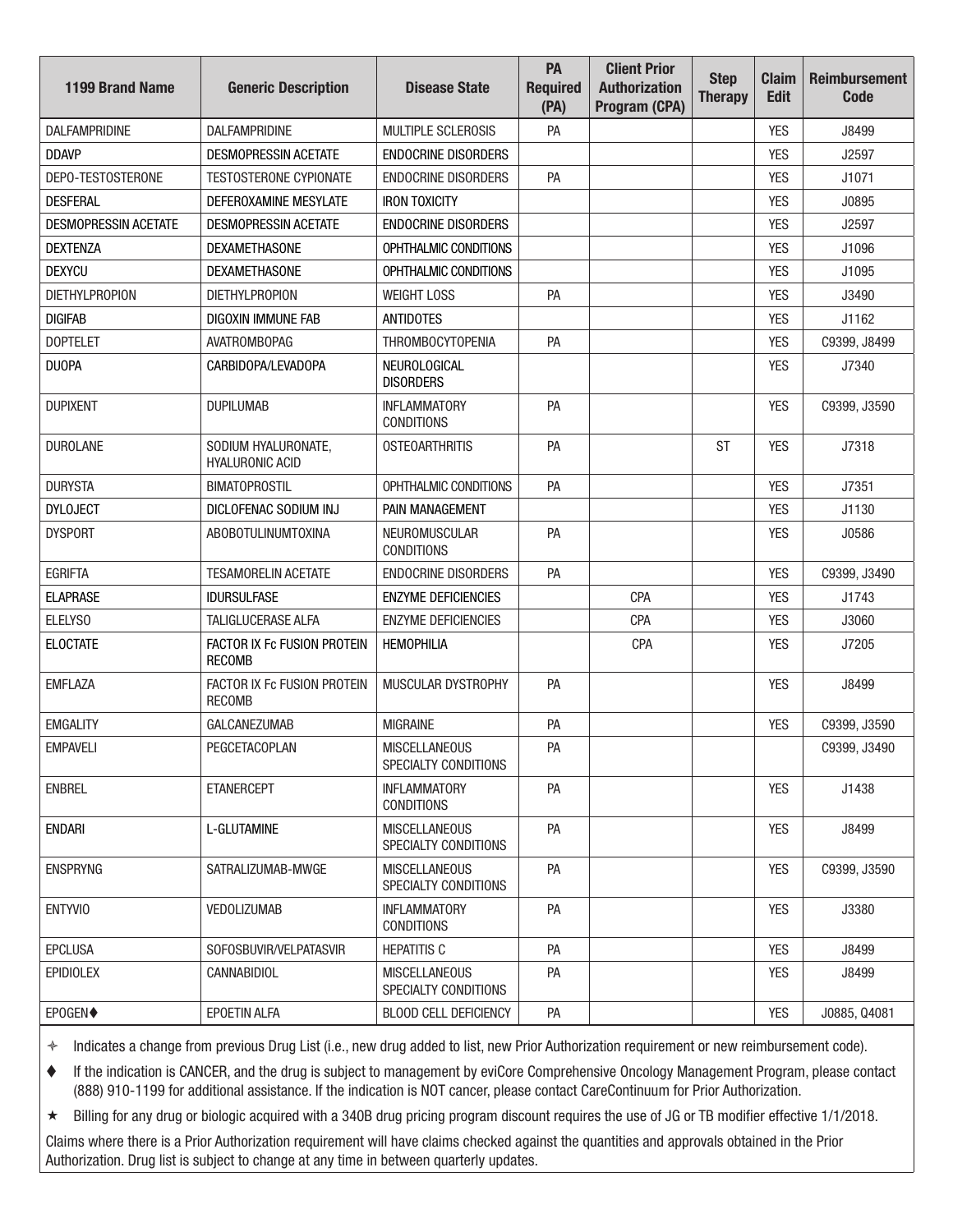| <b>1199 Brand Name</b>  | <b>Generic Description</b>        | <b>Disease State</b>                      | PA<br><b>Required</b><br>(PA) | <b>Client Prior</b><br><b>Authorization</b><br>Program (CPA) | <b>Step</b><br><b>Therapy</b> | <b>Claim</b><br><b>Edit</b> | <b>Reimbursement</b><br><b>Code</b> |
|-------------------------|-----------------------------------|-------------------------------------------|-------------------------------|--------------------------------------------------------------|-------------------------------|-----------------------------|-------------------------------------|
| EPOPROSTENOL SODIUM     | EPOPROSTENOL NA                   | PULMONARY<br><b>HYPERTENSION</b>          | PA                            |                                                              |                               | <b>YES</b>                  | J1325                               |
| <b>ESBRIET</b>          | <b>PIRFENIDONE</b>                | IDIOPATHIC PULMONARY<br><b>FIBROSIS</b>   | PA                            |                                                              |                               | <b>YES</b>                  | J8499                               |
| <b>ESPEROCT</b>         | ANTIHEMOPHILIC FACTOR VIII        | <b>HEMOPHILIA</b>                         |                               |                                                              |                               | <b>YES</b>                  | J7199                               |
| <b>EUFLEXXA</b>         | SODIUM HYALURONATE                | <b>OSTEOARTHRITIS</b>                     | PA                            |                                                              |                               | <b>YES</b>                  | J7323                               |
| <b>EVENITY</b>          | ROMOSOZUMAB-AQQG                  | <b>OSTEOPOROSIS</b>                       | PA                            |                                                              |                               | <b>YES</b>                  | J3111                               |
| <b>EVKEEZA</b>          | EVINACUMAB-DGNB                   | <b>HIGH BLOOD</b><br><b>CHOLESTEROL</b>   | PA                            |                                                              |                               | <b>YES</b>                  | C9079 (J1305<br>EFF: 10/1/21)       |
| <b>EVRYSDI</b>          | <b>RISDIPLAM</b>                  | SPINAL MUSCULAR<br><b>ATROPHY</b>         |                               | CPA                                                          |                               | N <sub>0</sub>              | J8499                               |
| <b>EXJADE</b>           | <b>DEFERASIROX</b>                | <b>IRON TOXICITY</b>                      | PA                            |                                                              |                               | <b>YES</b>                  | J8499                               |
| <b>EXTAVIA</b>          | <b>INTERFERON BETA-1B</b>         | <b>MULTIPLE SCLEROSIS</b>                 | PA                            |                                                              |                               | <b>YES</b>                  | J1830                               |
| <b>EYLEA</b>            | AFLIBERCEPT                       | OPHTHALMIC CONDITIONS                     | PA                            |                                                              |                               | <b>YES</b>                  | J0178                               |
| <b>FABRAZYME</b>        | <b>AGALSIDASE</b>                 | <b>ENZYME DEFICIENCIES</b>                |                               | CPA                                                          |                               | <b>YES</b>                  | J0180                               |
| <b>FASENRA</b>          | <b>BENRALIZUMAB</b>               | <b>RESPIRATORY CONDITIONS</b>             | PA                            |                                                              |                               | <b>YES</b>                  | J0517                               |
| <b>FEIBA NF</b>         | ANTI-INHIBITOR COAGULANT<br>COMP. | <b>HEMOPHILIA</b>                         |                               |                                                              |                               | <b>YES</b>                  | J7198                               |
| <b>FENSOLVI</b>         | LEUPROLIDE ACETATE DEPOT          | <b>ENDOCRINE DISORDERS</b>                | PA                            |                                                              |                               | <b>YES</b>                  | J1950 (J1951<br>EFF: 7/1/21)        |
| <b>FERRIPROX</b>        | <b>DEFERIPRONE</b>                | <b>IRON TOXICITY</b>                      | PA                            |                                                              |                               | <b>YES</b>                  | J8499                               |
| <b>FIBRYGA</b>          | <b>FIBRINOGEN</b>                 | <b>HEMATOLOGY</b>                         |                               |                                                              |                               | <b>YES</b>                  | J7177                               |
| <b>FIRAZYR</b>          | <b>ICATIBANT ACETATE</b>          | <b>HEREDITARY ANGIOEDEMA</b>              | PA                            |                                                              |                               | <b>YES</b>                  | J1744                               |
| <b>FIRDAPSE</b>         | AMIFAMPRIDINE                     | MUSCULAR DYSTROPHY                        |                               | CPA                                                          |                               | <b>YES</b>                  | J8499                               |
| <b>FLEBOGAMMA DIF</b>   | <b>IMMUNE GLOBULIN - IV</b>       | <b>IMMUNE DEFICIENCY</b>                  | PA                            |                                                              |                               | <b>YES</b>                  | 90283, J1572                        |
| <b>FLOLAN</b>           | EPOPROSTENOL NA                   | PULMONARY<br><b>HYPERTENSION</b>          | PA                            |                                                              |                               | <b>YES</b>                  | J1325                               |
| <b>FOLLISTIM AQ</b>     | FOLLITROPIN BETA, RECOMB          | <b>ENDOCRINE DISORDERS</b>                |                               |                                                              |                               | <b>YES</b>                  | S0128                               |
| <b>FORTEO</b>           | <b>TERIPARATIDE</b>               | <b>OSTEOPOROSIS</b>                       | PA                            |                                                              |                               | <b>YES</b>                  | J3110                               |
| <b>FOSCAVIR</b>         | FOSCARNET SODUIM                  | <b>VIRAL INFECTIONS</b>                   |                               |                                                              |                               | <b>YES</b>                  | J1455                               |
| <b>FUZEON</b>           | <b>ENFUVIRTIDE</b>                | <b>HIV</b>                                |                               |                                                              |                               | <b>YES</b>                  | J1324                               |
| <b>GALAFOLD</b>         | <b>MIGALASTAT</b>                 | <b>ENZYME DEFICIENCIES</b>                | PA                            |                                                              |                               | <b>YES</b>                  | C9399, J8499                        |
| <b>GAMASTAN S-D</b>     | <b>IMMUNE GLOBULIN - IM</b>       | <b>IMMUNE DEFICIENCY</b>                  | PA                            |                                                              |                               | <b>YES</b>                  | 90281, J1460,<br>J1560              |
| <b>GAMIFANT</b>         | EMAPALUMAB-LZSG                   | <b>MISCELLANEOUS</b><br><b>CONDITIONS</b> | PA                            |                                                              |                               | <b>YES</b>                  | J9210                               |
| <b>GAMMAGARD LIQUID</b> | <b>IMMUNE GLOBULIN - IV</b>       | <b>IMMUNE DEFICIENCY</b>                  | PA                            |                                                              |                               | <b>YES</b>                  | 90283, 90284,<br>J1569              |
| GAMMAGARD S-D           | <b>IMMUNE GLOBULIN - IV</b>       | <b>IMMUNE DEFICIENCY</b>                  | PA                            |                                                              |                               | <b>YES</b>                  | 90283, J1566                        |
| <b>GAMMAKED</b>         | IMMUNE GLOBULIN - IV/SQ           | <b>IMMUNE DEFICIENCY</b>                  | PA                            |                                                              |                               | <b>YES</b>                  | 90283, 90284,<br>J1561              |

 If the indication is CANCER, and the drug is subject to management by eviCore Comprehensive Oncology Management Program, please contact (888) 910-1199 for additional assistance. If the indication is NOT cancer, please contact CareContinuum for Prior Authorization.

Billing for any drug or biologic acquired with a 340B drug pricing program discount requires the use of JG or TB modifier effective 1/1/2018.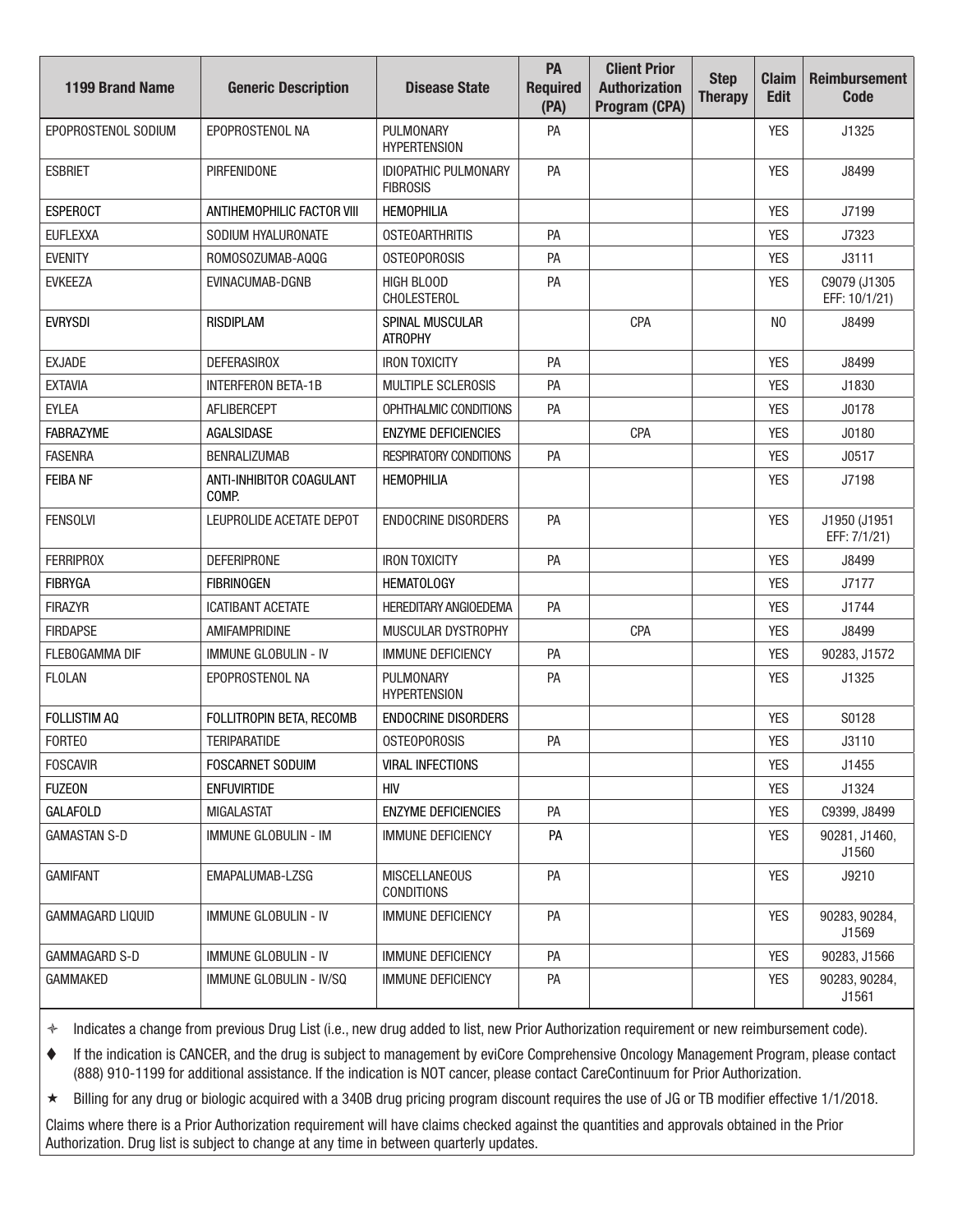| <b>1199 Brand Name</b>                        | <b>Generic Description</b>                 | <b>Disease State</b>                         | PA<br><b>Required</b><br>(PA) | <b>Client Prior</b><br><b>Authorization</b><br>Program (CPA) | <b>Step</b><br><b>Therapy</b> | <b>Claim</b><br><b>Edit</b> | <b>Reimbursement</b><br>Code |
|-----------------------------------------------|--------------------------------------------|----------------------------------------------|-------------------------------|--------------------------------------------------------------|-------------------------------|-----------------------------|------------------------------|
| <b>GAMMAPLEX</b>                              | <b>IMMUNE GLOBULIN - IV</b>                | <b>IMMUNE DEFICIENCY</b>                     | PA                            |                                                              |                               | <b>YES</b>                  | 90283, J1557                 |
| <b>GAMUNEX-C</b>                              | <b>IMMUNE GLOBULIN - IV</b>                | <b>IMMUNE DEFICIENCY</b>                     | PA                            |                                                              |                               | <b>YES</b>                  | 90283, 90284,<br>J1561       |
| <b>GANCICLOVIR</b>                            | <b>GANCICLOVIR</b>                         | <b>VIRAL INFECTIONS</b>                      |                               |                                                              |                               | <b>YES</b>                  | J1570                        |
| GEL-ONE                                       | HYALURONATE SODIUM                         | <b>OSTEOARTHRITIS</b>                        | PA                            |                                                              | <b>ST</b>                     | <b>YES</b>                  | J7326                        |
| GELSYN-3                                      | <b>HYALURONATE SODIUM</b>                  | <b>OSTEOARTHRITIS</b>                        | PA                            |                                                              | <b>ST</b>                     | <b>YES</b>                  | J7328                        |
| <b>GENOTROPIN</b>                             | <b>SOMATROPIN</b>                          | <b>GROWTH DEFICIENCY</b>                     | PA                            |                                                              |                               | <b>YES</b>                  | J2941                        |
| GENVISC 850                                   | <b>HYALURONATE SODIUM</b>                  | <b>OSTEOARTHRITIS</b>                        | PA                            |                                                              | <b>ST</b>                     | <b>YES</b>                  | J7320, Q9980                 |
| <b>GILENYA</b>                                | FINGOLIMOD HYDROCHLORIDE                   | <b>MULTIPLE SCLEROSIS</b>                    | PA                            |                                                              |                               | <b>YES</b>                  | J8499                        |
| <b>GIVLAARI</b>                               | <b>GIVOSIRAN</b>                           | <b>MISCELLANEOUS</b><br><b>CONDITIONS</b>    | PA                            |                                                              |                               | <b>YES</b>                  | J0223                        |
| <b>GLASSIA</b>                                | ALPHA-1-PROTEINASE INHIBITOR               | <b>RESPIRATORY CONDITIONS</b>                | PA                            |                                                              |                               | <b>YES</b>                  | J0257                        |
| <b>GLATOPA</b>                                | <b>GLATIRAMER ACETATE</b>                  | MULTIPLE SCLEROSIS                           | PA                            |                                                              |                               | <b>YES</b>                  | J1595                        |
| <b>GRASTEK</b>                                | TIMOTHY GRASS POLLEN<br>ALLERGEN EXTRACT   | ASTHMA AND ALLERGY                           | PA                            |                                                              |                               | <b>YES</b>                  | J3590, C9399                 |
| H.P. ACTHAR GEL                               | <b>CORTICOTROPIN</b>                       | MISCELLANEOUS CNS<br><b>DISORDERS</b>        | PA                            |                                                              |                               | <b>YES</b>                  | J0800                        |
| <b>HAEGARDA</b>                               | <b>C1 ESTERASE INHIBITOR</b>               | <b>HEREDITARY ANGIOEDEMA</b>                 | PA                            |                                                              |                               | <b>YES</b>                  | J0599                        |
| <b>HARVONI</b>                                | LEDIPASVIR/SOFOSBUVIR                      | <b>HEPATITIS C</b>                           | PA                            |                                                              |                               | <b>YES</b>                  | J8499                        |
| <b>HELIXATE FS</b>                            | FACTOR VIII (ANTIHEMOPHL FCTR)             | <b>HEMOPHILIA</b>                            |                               |                                                              |                               | <b>YES</b>                  | J7192                        |
| <b>HEMOFIL M</b>                              | FACTOR VIII (ANTIHEMOPHL FCTR)             | <b>HEMOPHILIA</b>                            |                               |                                                              |                               | <b>YES</b>                  | J7190                        |
| <b>HEPAGAM B</b>                              | HEP.B IMMUNE GLOB/MALTOSE                  | <b>HEPATITIS B</b>                           |                               |                                                              |                               | <b>YES</b>                  | J1571, J1573                 |
| <b>HETLIOZ</b>                                | <b>TASIMELTEON</b>                         | <b>MISCELLANEOUS</b><br>SPECIALTY CONDITIONS | PA                            |                                                              |                               | <b>YES</b>                  | J8499                        |
| <b>HIZENTRA</b>                               | <b>IMMUNE GLOBULIN-SQ</b>                  | <b>IMMUNE DEFICIENCY</b>                     | PA                            |                                                              |                               | <b>YES</b>                  | 90284, J1599                 |
| <b>HUMATE-P</b>                               | FACTOR VIII (ANTIHEMOPHL FCTR)             | <b>HEMOPHILIA</b>                            |                               |                                                              |                               | <b>YES</b>                  | J7187                        |
| <b>HUMATROPE</b>                              | <b>SOMATROPIN</b>                          | <b>GROWTH DEFICIENCY</b>                     | PA                            |                                                              |                               | <b>YES</b>                  | J2941                        |
| <b>HUMIRA</b>                                 | ADALIMUMAB                                 | <b>INFLAMMATORY</b><br><b>CONDITIONS</b>     | PA                            |                                                              |                               | <b>YES</b>                  | J0135                        |
| <b>HYALGAN</b>                                | SODIUM HYALURONATE                         | <b>OSTEOARTHRITIS</b>                        | PA                            |                                                              | <b>ST</b>                     | <b>YES</b>                  | J7321                        |
| <b>HYDROXYPROGESTERONE</b><br><b>CAPROATE</b> | HYDROXYPROGESTERONE<br><b>CAPROATE</b>     | <b>MISCELLANEOUS</b><br>SPECIALTY CONDITIONS | PA                            |                                                              |                               | YES                         | J1726                        |
| <b>HYMOVIS</b>                                | <b>HYALURONIC ACID</b>                     | <b>OSTEOARTHRITIS</b>                        | PA                            |                                                              | ST                            | <b>YES</b>                  | C9471, J7322                 |
| HYPERHEP B S-D                                | HEPATITIS B IMMUNE GLOBULIN                | <b>HEPATITIS B</b>                           |                               |                                                              |                               | <b>YES</b>                  | 90371                        |
| <b>HYPERRAB S-D</b>                           | RABIES IMMUNE GLOBULIN                     | <b>IMMUNE DEFICIENCY</b>                     |                               |                                                              |                               | <b>YES</b>                  | 90375                        |
| <b>HYQVIA</b>                                 | IMMUNE GLOBULIN - SQ                       | <b>IMMUNE DEFICIENCY</b>                     | PA                            |                                                              |                               | <b>YES</b>                  | J1575                        |
| <b>ICATIBANT</b>                              | <b>ICATIBANT</b>                           | <b>HEREDITARY ANGIOEDEMA</b>                 | PA                            |                                                              |                               | <b>YES</b>                  | J1744                        |
| <b>IDELVION</b>                               | FACTOR IX ALBUMIN FUSION<br>PROTEIN RECOMB | <b>HEMOPHILIA</b>                            |                               |                                                              |                               | <b>YES</b>                  | J7202                        |
| <b>ILARIS</b>                                 | CANAKINUMAB                                | CRYOPYRIN-ASSOCIATED<br>PERIODIC SYNDROMES   | PA                            |                                                              |                               | <b>YES</b>                  | J0638                        |

 If the indication is CANCER, and the drug is subject to management by eviCore Comprehensive Oncology Management Program, please contact (888) 910-1199 for additional assistance. If the indication is NOT cancer, please contact CareContinuum for Prior Authorization.

Billing for any drug or biologic acquired with a 340B drug pricing program discount requires the use of JG or TB modifier effective 1/1/2018.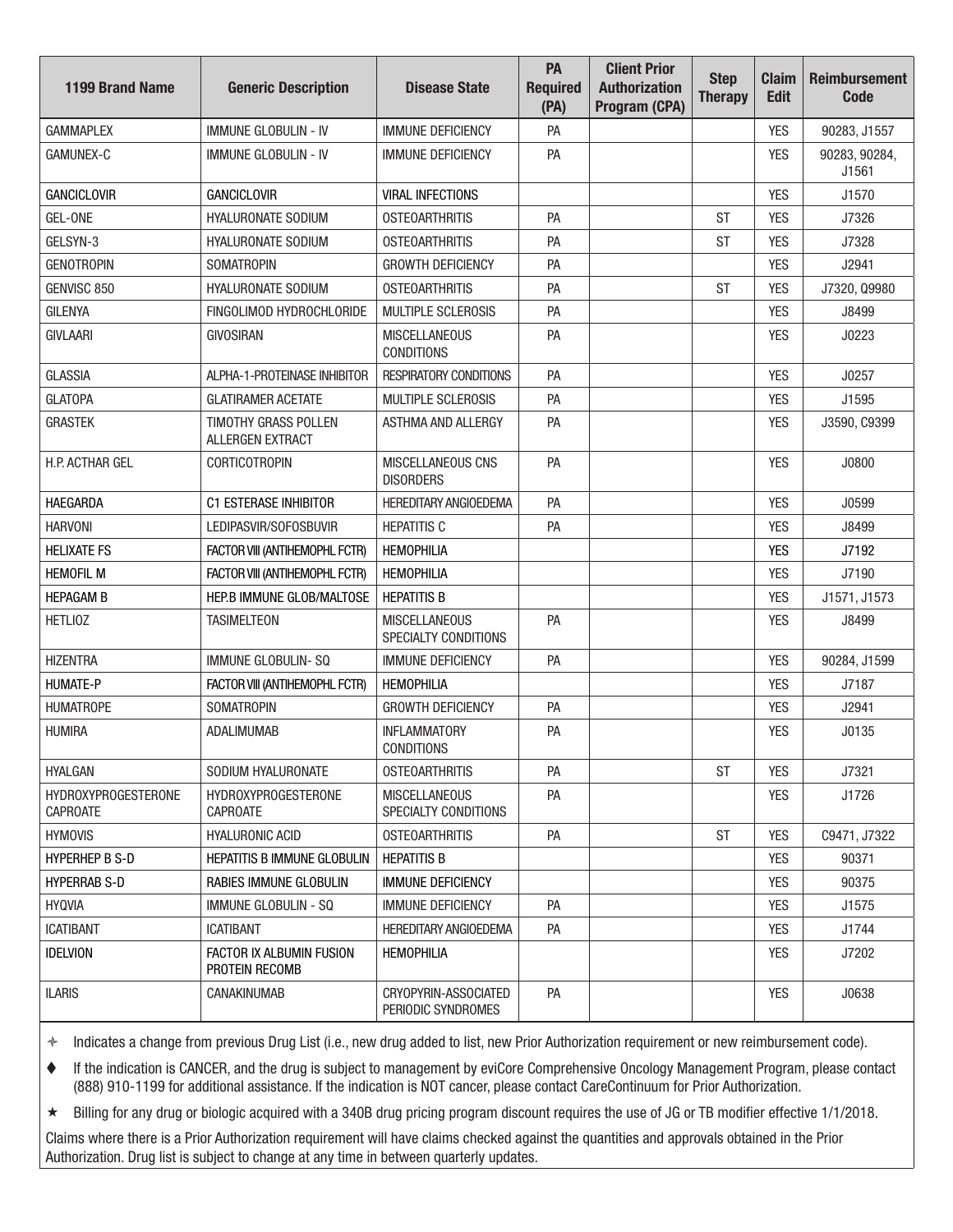| <b>1199 Brand Name</b>  | <b>Generic Description</b>                            | <b>Disease State</b>                         | PA<br><b>Required</b><br>(PA) | <b>Client Prior</b><br><b>Authorization</b><br>Program (CPA) | <b>Step</b><br><b>Therapy</b> | <b>Claim</b><br><b>Edit</b> | <b>Reimbursement</b><br><b>Code</b> |
|-------------------------|-------------------------------------------------------|----------------------------------------------|-------------------------------|--------------------------------------------------------------|-------------------------------|-----------------------------|-------------------------------------|
| <b>ILUMYA</b>           | TILDRAKIZUMAB                                         | <b>INFLAMMATORY</b><br><b>CONDITIONS</b>     | PA                            |                                                              |                               | <b>YES</b>                  | J3245                               |
| <b>ILUVIEN</b>          | FLUOCINOLONE ACETONIDE<br><b>INTRAVITREAL IMPLANT</b> | OPHTHALMIC CONDITIONS                        |                               |                                                              |                               | <b>YES</b>                  | J7313                               |
| <b>IMCIVREE</b>         | <b>SETMELANOTIDE</b>                                  | <b>ENDOCRINE DISORDERS</b>                   | PA                            |                                                              |                               | <b>YES</b>                  | J3490, J3590                        |
| <b>IMOGAM RABIES-HT</b> | RABIES IMMUNE GLOBULIN                                | <b>IMMUNE DEFICIENCY</b>                     |                               |                                                              |                               | <b>YES</b>                  | 90376                               |
| <b>INCRELEX</b>         | <b>MECASERMIN</b>                                     | <b>GROWTH DEFICIENCY</b>                     | PA                            |                                                              |                               | <b>YES</b>                  | J2170                               |
| <b>INFLECTRA</b>        | INFLIXIMAB - dyyb                                     | <b>INFLAMMATORY</b><br><b>CONDITIONS</b>     | PA                            |                                                              |                               | <b>YES</b>                  | Q5103                               |
| <b>INGREZZA</b>         | VALBENAZINE                                           | <b>MISCELLANEOUS</b><br>SPECIALTY CONDITIONS | PA                            |                                                              |                               | <b>YES</b>                  | J8499                               |
| <b>IXINITY</b>          | <b>COAGULATION FACTOR IX</b><br><b>RECOMB</b>         | <b>HEMOPHILIA</b>                            |                               |                                                              |                               | <b>YES</b>                  | J7195                               |
| <b>JADENU</b>           | <b>DEFERASIROX</b>                                    | <b>IRON TOXICITY</b>                         | PA                            |                                                              |                               | <b>YES</b>                  | J8499                               |
| <b>JETREA</b>           | <b>OCRIPLASMIN</b>                                    | OPHTHALMIC CONDITIONS                        |                               |                                                              |                               | <b>YES</b>                  | J7316                               |
| <b>JIVI</b>             | ANTIHEMOPHILIC FACTOR, AHF,<br><b>FACTOR VIII</b>     | <b>HEMOPHILIA</b>                            |                               |                                                              |                               | <b>YES</b>                  | J7208                               |
| <b>JUXTAPID</b>         | <b>LOMITAPIDE</b>                                     | <b>HYPERCHOLESTEROLEMIA</b>                  | PA                            |                                                              |                               | <b>YES</b>                  | J8499                               |
| <b>JYNARQUE</b>         | <b>TOLVAPTAN</b>                                      | <b>MISCELLANEOUS</b><br><b>CONDITIONS</b>    | PA                            |                                                              |                               | <b>YES</b>                  | J8499                               |
| <b>KALBITOR</b>         | <b>ECALLANTIDE</b>                                    | <b>HEREDITARY ANGIOEDEMA</b>                 | PA                            |                                                              |                               | <b>YES</b>                  | J1290                               |
| <b>KALYDECO</b>         | <b>IVACAFTOR</b>                                      | <b>CYSTIC FIBROSIS</b>                       | PA                            |                                                              |                               | <b>YES</b>                  | J8499                               |
| <b>KANUMA</b>           | SEBELIPASE ALFA                                       | <b>ENZYME DEFICIENCIES</b>                   |                               | CPA                                                          |                               | <b>YES</b>                  | C9478, J2840                        |
| <b>KCENTRA</b>          | PROTHROMBIN COMPLEX<br><b>HUMAN</b>                   | <b>HEMOPHILIA</b>                            |                               |                                                              |                               | <b>YES</b>                  | C9132 (J7168<br>EFF: 7/1/21)        |
| <b>KENALOG</b>          | TRIAMCINOLONE ACETONIDE                               | <b>INFLAMMATORY</b><br><b>CONDITIONS</b>     |                               |                                                              |                               | <b>YES</b>                  | J3301                               |
| <b>KESIMPTA</b>         | <b>OFATUMUMAB</b>                                     | MULTIPLE SCLEROSIS                           | PA                            |                                                              |                               | <b>YES</b>                  | J3490                               |
| <b>KEVZARA</b>          | <b>SARILUMAB</b>                                      | <b>INFLAMMATORY</b><br><b>CONDITIONS</b>     | PA                            |                                                              |                               | <b>YES</b>                  | C9399, J3590                        |
| <b>KINERET</b>          | ANAKINRA                                              | <b>INFLAMMATORY</b><br><b>CONDITIONS</b>     | PA                            |                                                              |                               | <b>YES</b>                  | J3590                               |
| KOATE-DVI               | FACTOR VIII (ANTIHEMOPHL FCTR)                        | <b>HEMOPHILIA</b>                            |                               |                                                              |                               | <b>YES</b>                  | J7190                               |
| <b>KOGENATE FS</b>      | FACTOR VIII (ANTIHEMOPHL FCTR)                        | <b>HEMOPHILIA</b>                            |                               |                                                              |                               | <b>YES</b>                  | J7192                               |
| KORLYM                  | <b>MIFEPRISTONE</b>                                   | <b>ENDOCRINE DISORDERS</b>                   | PA                            |                                                              |                               | <b>YES</b>                  | J8499                               |
| <b>KOVALTRY</b>         | FACTOR VIII (ANTIHEMOPHL<br>FCTR) RECOMB              | <b>HEMOPHILIA</b>                            |                               |                                                              |                               | <b>YES</b>                  | J7211                               |
| <b>KRYSTEXXA</b>        | PEGLOTICASE                                           | GOUT                                         | PA                            |                                                              |                               | <b>YES</b>                  | J2507                               |
| <b>KUVAN</b>            | SAPROPTERIN DIHYDROCHLORIDE                           | ENDOCRINE DISORDERS                          | PA                            |                                                              |                               | YES                         | J8499                               |
| <b>KYLEENA</b>          | <b>LEVONORGESTREL</b>                                 | CONTRACEPTIVE                                |                               |                                                              |                               | <b>YES</b>                  | J7296                               |
| <b>LEMTRADA</b>         | ALEMTUZUMAB                                           | MULTIPLE SCLEROSIS                           | PA                            |                                                              |                               | YES                         | J0202                               |

 If the indication is CANCER, and the drug is subject to management by eviCore Comprehensive Oncology Management Program, please contact (888) 910-1199 for additional assistance. If the indication is NOT cancer, please contact CareContinuum for Prior Authorization.

★ Billing for any drug or biologic acquired with a 340B drug pricing program discount requires the use of JG or TB modifier effective 1/1/2018.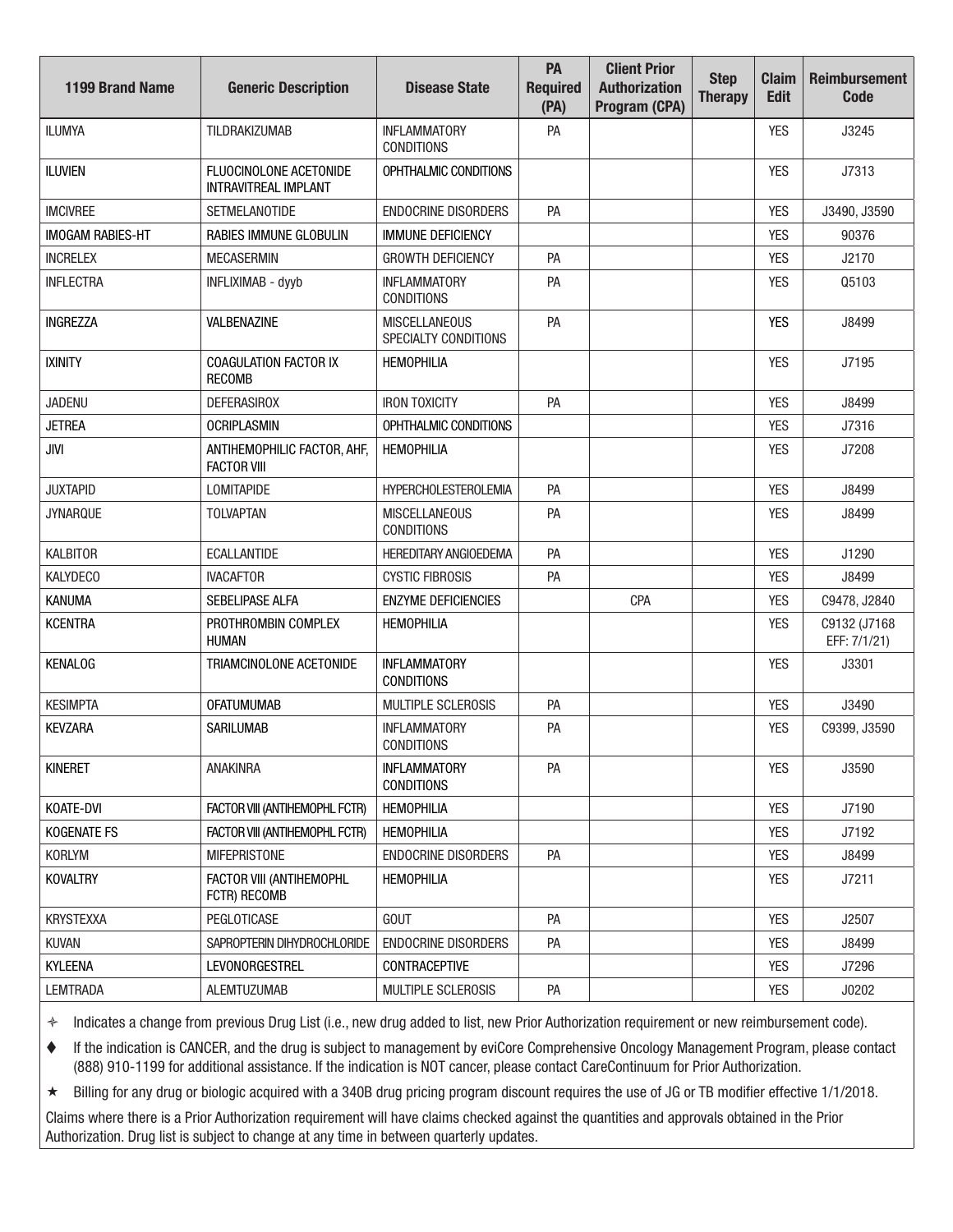| <b>1199 Brand Name</b>   | <b>Generic Description</b>                    | <b>Disease State</b>                         | PA<br><b>Required</b><br>(PA) | <b>Client Prior</b><br><b>Authorization</b><br>Program (CPA) | <b>Step</b><br><b>Therapy</b> | <b>Claim</b><br><b>Edit</b> | <b>Reimbursement</b><br><b>Code</b> |
|--------------------------|-----------------------------------------------|----------------------------------------------|-------------------------------|--------------------------------------------------------------|-------------------------------|-----------------------------|-------------------------------------|
| <b>LETAIRIS</b>          | <b>AMBRISENTAN</b>                            | PULMONARY<br><b>HYPERTENSION</b>             | PA                            |                                                              |                               | <b>YES</b>                  | J8499                               |
| <b>LILETTA</b>           | <b>LEVONORGESTREL</b>                         | <b>CONTRACEPTIVE</b>                         |                               |                                                              |                               | <b>YES</b>                  | J7297                               |
| LOMAIRA                  | <b>PHENTERMINE</b>                            | <b>WEIGHT LOSS</b>                           | PA                            |                                                              |                               | <b>YES</b>                  | J3490                               |
| <b>LUCENTIS</b>          | <b>RANIBIZUMAB</b>                            | OPHTHALMIC CONDITIONS                        | PA                            |                                                              |                               | <b>YES</b>                  | J2778                               |
| LUMIZYME                 | ALGLUCOSIDASE ALFA                            | <b>ENZYME DEFICIENCIES</b>                   |                               | CPA                                                          |                               | <b>YES</b>                  | J0221                               |
| <b>LUPANETA</b>          | LEUPROLIDE DEPOT/<br><b>NORETHINDRONE</b>     | <b>MISCELLANEOUS</b><br><b>CONDITIONS</b>    | PA                            |                                                              |                               | <b>YES</b>                  | C9399, J3490                        |
| <b>LUPRON DEPOT PED◆</b> | LEUPROLIDE DEPOT                              | <b>MISCELLANEOUS</b><br><b>CONDITIONS</b>    | PA                            |                                                              |                               | <b>YES</b>                  | J1950                               |
| <b>LUPRON DEPOT◆</b>     | LEUPROLIDE DEPOT                              | <b>MISCELLANEOUS</b><br><b>CONDITIONS</b>    | PA                            |                                                              |                               | <b>YES</b>                  | J1950, J9217                        |
| <b>LUXTURNA</b>          | VORETIGENE NAPARVOVEC                         | OPHTHALMIC CONDITIONS                        | PA                            |                                                              |                               | <b>YES</b>                  | J3398                               |
| <b>MAKENA</b>            | <b>HYDROXYPROGESTERONE</b><br><b>CAPROATE</b> | <b>MISCELLANEOUS</b><br>SPECIALTY CONDITIONS | PA                            |                                                              |                               | <b>YES</b>                  | J1726                               |
| <b>MAVYRET</b>           | GLECAPREVIR/PIBRENTASVIR                      | <b>HEPATITIS C</b>                           | PA                            |                                                              |                               | <b>YES</b>                  | J8499                               |
| <b>MIACALCIN</b>         | CALCITONIN                                    | <b>BONE CONDITIONS</b>                       |                               |                                                              |                               | <b>YES</b>                  | J0630                               |
| <b>MIRCERA</b>           | <b>EPOETIN BETA</b>                           | <b>BLOOD CELL DEFICIENCY</b>                 | PA                            |                                                              |                               | <b>YES</b>                  | J0887, J0888                        |
| <b>MIRENA</b>            | <b>LEVONORGESTREL</b>                         | CONTRACEPTIVE                                |                               |                                                              |                               | <b>YES</b>                  | J7298                               |
| MONOCLATE-P              | FACTOR VIII (ANTIHEMOPHL FCTR)                | <b>HEMOPHILIA</b>                            |                               |                                                              |                               | <b>YES</b>                  | J7190                               |
| <b>MONONINE</b>          | FACTOR IX COMPLEX (HUMAN)                     | <b>HEMOPHILIA</b>                            |                               |                                                              |                               | <b>YES</b>                  | J7193                               |
| <b>MONOVISC</b>          | SODIUM HYALURONATE                            | <b>OSTEOARTHRITIS</b>                        | PA                            |                                                              |                               | <b>YES</b>                  | J7327                               |
| <b>MULPLETA</b>          | <b>LUSUTROMBOPAG</b>                          | <b>THROMBOCYTOPENIA</b>                      | PA                            |                                                              |                               | <b>YES</b>                  | C9399, J8499                        |
| <b>MVASI</b> ♦           | BEVACIZUMAB-AWWB                              | OPHTHALMIC CONDITIONS                        | PA                            |                                                              |                               | <b>YES</b>                  | Q5107                               |
| <b>MYALEPT</b>           | <b>METRELEPTIN</b>                            | <b>LIPODYSTROPHY</b>                         | PA                            |                                                              |                               | <b>YES</b>                  | J3590, C9399                        |
| MYCOPHENOLATE MOFETIL    | MYCOPHENOLATE MOFETIL                         | <b>TRANSPLANT</b>                            |                               |                                                              |                               | <b>YES</b>                  | J7517                               |
| <b>MYFORTIC</b>          | MYCOPHENOLATE SODIUM                          | TRANSPLANT                                   |                               |                                                              |                               | <b>YES</b>                  | J7518                               |
| <b>MYOBLOC</b>           | <b>BOTULINUM TOXIN TYPE B</b>                 | NEUROMUSCULAR<br>CONDITIONS                  | PA                            |                                                              |                               | <b>YES</b>                  | J0587                               |
| NABI-HB                  | HEPATITIS B IMMUNE GLOBULIN                   | <b>HEPATITIS B</b>                           |                               |                                                              |                               | <b>YES</b>                  | 90371                               |
| <b>NAGLAZYME</b>         | <b>GALSULFASE</b>                             | <b>ENZYME DEFICIENCIES</b>                   |                               | CPA                                                          |                               | <b>YES</b>                  | J1458                               |
| <b>NATPARA</b>           | PARATHYROID HORMONE                           | <b>ENDOCRINE DISORDERS</b>                   | PA                            |                                                              |                               | <b>YES</b>                  | C9399, J3590                        |
| NEUPOGEN◆                | FILGRASTIM, G-CSF                             | <b>BLOOD CELL DEFICIENCY</b>                 | PA                            |                                                              |                               | YES                         | J1442                               |
| NEXPLANON                | <b>ETONOGESTREL</b>                           | CONTRACEPTIVE                                |                               |                                                              |                               | <b>YES</b>                  | J7307                               |
| NEXVIAZYME →             | AVALGLUCOSIDAE ALFA-NGPT                      | <b>ENZYME DEFICIENCIES</b>                   |                               | <b>CPA</b>                                                   |                               | <b>YES</b>                  | C9399, J3590<br>(C9085 EFF: 1/1/22) |
| NIVESTYM◆                | FILGRASTIM-AAFI                               | <b>BLOOD CELL DEFICIENCY</b>                 | PA                            |                                                              |                               | <b>YES</b>                  | Q5110                               |
| <b>NORDITROPIN</b>       | <b>SOMATROPIN</b>                             | <b>GROWTH DEFICIENCY</b>                     | PA                            |                                                              |                               | YES                         | J2941                               |
| <b>NOVAREL</b>           | GONADOTROPIN, CHORIONIC                       | <b>ENDOCRINE DISORDERS</b>                   |                               |                                                              |                               | <b>YES</b>                  | J0725                               |
| NOVOEIGHT                | FACTOR VIII (ANTIHEMOPHL<br>FCTR) RECOMB      | <b>HEMOPHILIA</b>                            |                               |                                                              |                               | YES                         | J7182                               |

 If the indication is CANCER, and the drug is subject to management by eviCore Comprehensive Oncology Management Program, please contact (888) 910-1199 for additional assistance. If the indication is NOT cancer, please contact CareContinuum for Prior Authorization.

Billing for any drug or biologic acquired with a 340B drug pricing program discount requires the use of JG or TB modifier effective 1/1/2018.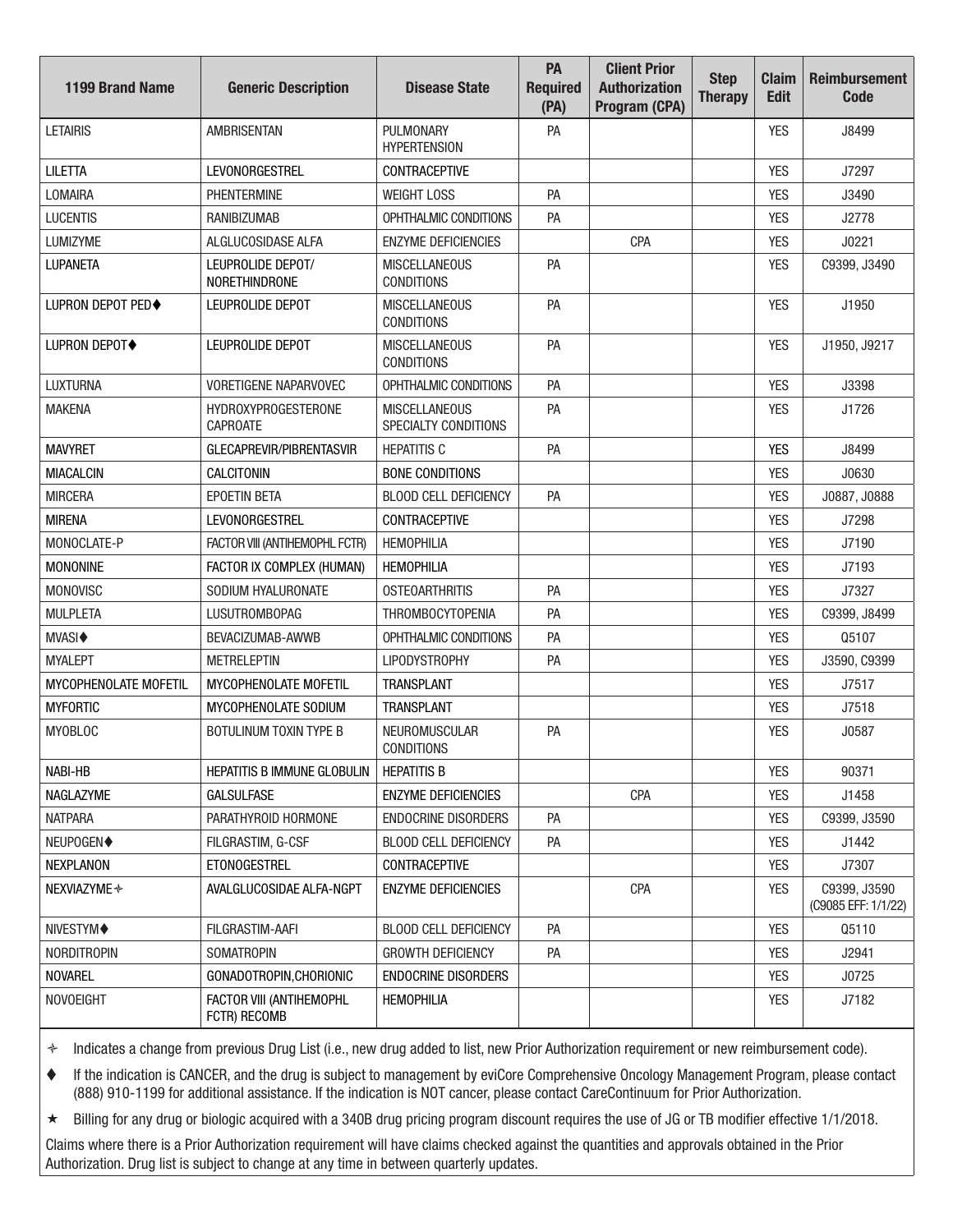| <b>1199 Brand Name</b>    | <b>Generic Description</b>                      | <b>Disease State</b>                           | PA<br><b>Required</b><br>(PA) | <b>Client Prior</b><br><b>Authorization</b><br>Program (CPA) | <b>Step</b><br><b>Therapy</b> | <b>Claim</b><br><b>Edit</b> | <b>Reimbursement</b><br><b>Code</b> |
|---------------------------|-------------------------------------------------|------------------------------------------------|-------------------------------|--------------------------------------------------------------|-------------------------------|-----------------------------|-------------------------------------|
| NOVOSEVEN RT              | FACTOR VIIA, RECOMB<br>(BHK CELLS)              | <b>HEMOPHILIA</b>                              |                               |                                                              |                               | <b>YES</b>                  | J7189                               |
| <b>NPLATE</b>             | <b>ROMIPLOSTIM</b>                              | <b>THROMBOCYTOPENIA</b>                        | PA                            |                                                              |                               | <b>YES</b>                  | J2796                               |
| <b>NUCALA</b>             | <b>MEPOLIZUMAB</b>                              | <b>RESPIRATORY CONDITIONS</b>                  | PA                            |                                                              |                               | <b>YES</b>                  | C9473, J2182                        |
| <b>NULIBRY</b>            | <b>FOSDENOPTERIN</b>                            | <b>ENZYME DEFICIENCIES</b>                     | PA                            |                                                              |                               | <b>YES</b>                  | C9399, J3590                        |
| NULOJIX                   | <b>BELATACEPT</b>                               | <b>TRANSPLANT</b>                              | PA                            |                                                              |                               | <b>YES</b>                  | J0485                               |
| <b>NUPLAZID</b>           | <b>PIMAVANSERIN</b>                             | <b>MENTAL/NEURO</b><br><b>DISORDERS</b>        | PA                            |                                                              |                               | <b>YES</b>                  | J8499                               |
| <b>NUTROPIN</b>           | <b>SOMATROPIN</b>                               | <b>GROWTH DEFICIENCY</b>                       | PA                            |                                                              |                               | <b>YES</b>                  | J2941                               |
| <b>NUVARING</b>           | ETONOGESTREL/ETHYINYL<br><b>ESTRADIOL</b>       | <b>CONTRACEPTIVE</b>                           |                               |                                                              |                               | <b>YES</b>                  | J7295 EFF: 10/1/21                  |
| <b>NUWIQ</b>              | FACTOR VIII (ANTIHEMOPHL<br>FCTR) RECOMB        | <b>HEMOPHILIA</b>                              |                               |                                                              |                               | <b>YES</b>                  | J7209                               |
| <b>OBIZUR</b>             | ANTIHEMOPHL FCTR (RECOMB)<br>PORCINE SEQUENCE   | <b>HEMOPHILIA</b>                              |                               |                                                              |                               | <b>YES</b>                  | J7194, J7188                        |
| <b>OCREVUS</b>            | <b>OCRELIZUMAB</b>                              | <b>MULTIPLE SCLEROSIS</b>                      | PA                            |                                                              |                               | <b>YES</b>                  | J2350                               |
| <b>OCTAGAM</b>            | <b>IMMUNE GLOBULIN - IV</b>                     | <b>IMMUNE DEFICIENCY</b>                       | PA                            |                                                              |                               | <b>YES</b>                  | 90283, J1568                        |
| <b>OCTREOTIDE ACETATE</b> | <b>OCTREOTIDE</b>                               | <b>ENDOCRINE DISORDERS</b>                     |                               |                                                              |                               | <b>YES</b>                  | J2354                               |
| <b>OFEV</b>               | <b>NINTEDANIB</b>                               | <b>IDIOPATHIC PULMONARY</b><br><b>FIBROSIS</b> | PA                            |                                                              |                               | <b>YES</b>                  | J8499                               |
| <b>OLUMIANT</b>           | <b>BARICITINIB</b>                              | <b>INFLAMMATORY</b><br><b>CONDITIONS</b>       | PA                            |                                                              |                               | <b>YES</b>                  | C9399, J8499                        |
| <b>OMNITROPE</b>          | <b>SOMATROPIN</b>                               | <b>GROWTH DEFICIENCY</b>                       | PA                            |                                                              |                               | <b>YES</b>                  | J2941                               |
| <b>ONPATTRO</b>           | <b>PATISIRAN</b>                                | <b>AMYLOIDOSIS</b>                             | PA                            |                                                              |                               | <b>YES</b>                  | J0222                               |
| <b>OPSUMIT</b>            | <b>MACITENTAN</b>                               | PULMONARY<br><b>HYPERTENSION</b>               | PA                            |                                                              |                               | <b>YES</b>                  | J8499                               |
| <b>ORALAIR</b>            | <b>MIXED GRASS POLLENS</b><br>ALLERGENS EXTRACT | ASTHMA AND ALLERGY                             | PA                            |                                                              |                               | <b>YES</b>                  | C9399, J3590                        |
| <b>ORENCIA</b>            | ABATACEPT/MALTOSE                               | <b>INFLAMMATORY</b><br><b>CONDITIONS</b>       | PA                            |                                                              |                               | <b>YES</b>                  | J0129                               |
| <b>ORENITRAM</b>          | <b>TREPROSTINIL</b>                             | PULMONARY<br><b>HYPERTENSION</b>               | PA                            |                                                              |                               | YES                         | J8499                               |
| <b>ORKAMBI</b>            | LUMACAFTOR/IVACAFTOR                            | <b>CYSTIC FIBROSIS</b>                         | PA                            |                                                              |                               | <b>YES</b>                  | J8499                               |
| <b>ORTHOVISC</b>          | <b>HYALURONATE SODIUM</b>                       | <b>OSTEOARTHRITIS</b>                          | PA                            |                                                              |                               | YES                         | J7324                               |
| <b>OTEZLA</b>             | <b>APREMILAST</b>                               | <b>INFLAMMATORY</b><br><b>CONDITIONS</b>       | PA                            |                                                              |                               | <b>YES</b>                  | J8499                               |
| OTIPRIO                   | CIPROFLOXACIN                                   | <b>INFECTIOUS DISEASE</b>                      |                               |                                                              |                               | <b>YES</b>                  | J7342                               |
| <b>OXLUMO</b>             | LUMASIRAN                                       | <b>MISCELLANEOUS</b><br><b>CONDITIONS</b>      | PA                            |                                                              |                               | YES                         | J3490 (J0224<br>EFF: 7/1/21)        |
| <b>OZURDEX</b>            | DEXAMETHASONE,<br>INTRAVITREAL IMPLANT          | OPHTHALMIC CONDITIONS                          |                               |                                                              |                               | YES                         | J7312                               |
| PALYNZIQ                  | PEGVALIASE                                      | METABOLIC DISORDER                             | PA                            |                                                              |                               | <b>YES</b>                  | C9399, J3590                        |

 If the indication is CANCER, and the drug is subject to management by eviCore Comprehensive Oncology Management Program, please contact (888) 910-1199 for additional assistance. If the indication is NOT cancer, please contact CareContinuum for Prior Authorization.

Billing for any drug or biologic acquired with a 340B drug pricing program discount requires the use of JG or TB modifier effective 1/1/2018.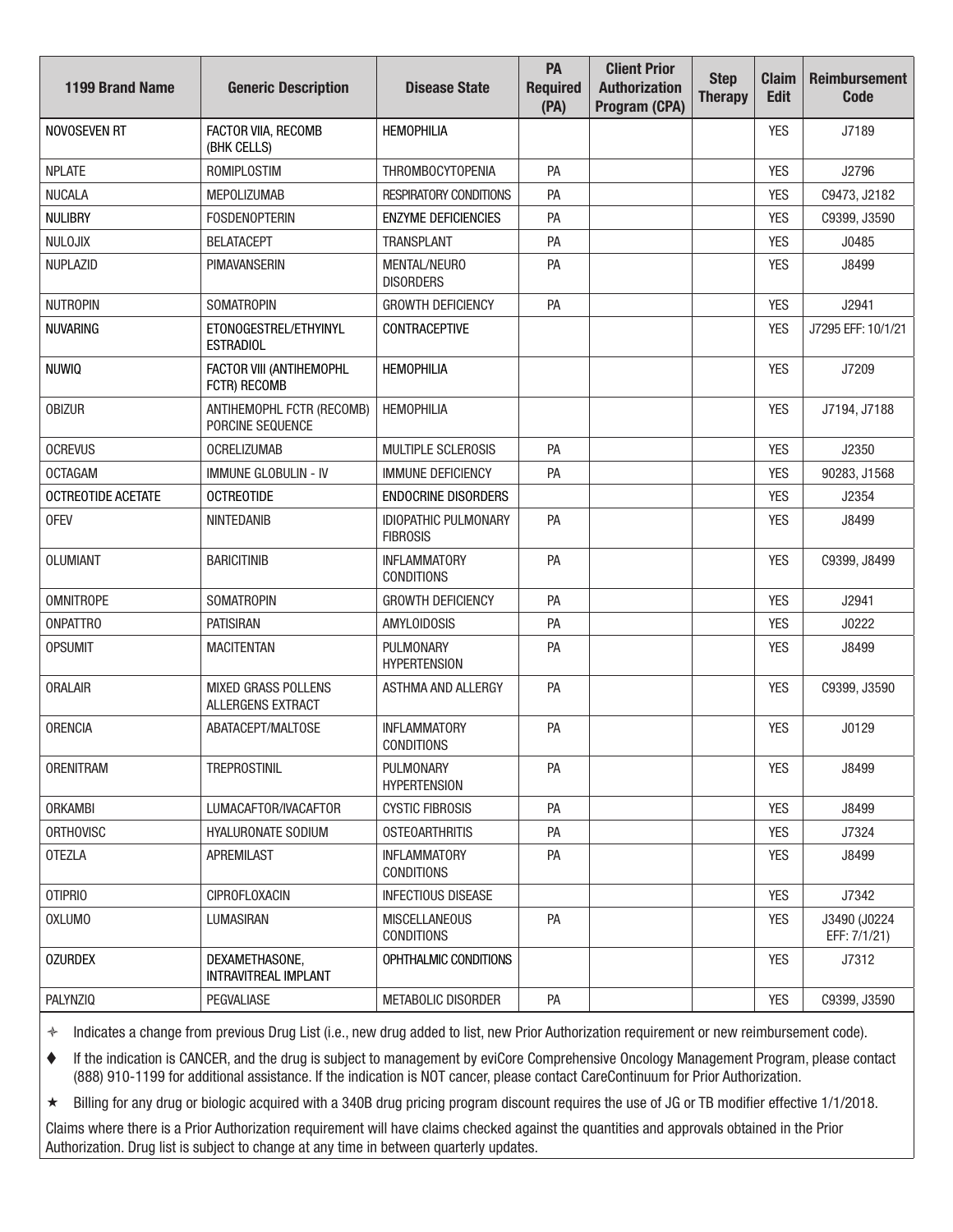| <b>1199 Brand Name</b>   | <b>Generic Description</b>                        | <b>Disease State</b>                         | PA<br><b>Required</b><br>(PA) | <b>Client Prior</b><br><b>Authorization</b><br>Program (CPA) | <b>Step</b><br><b>Therapy</b> | <b>Claim</b><br><b>Edit</b> | <b>Reimbursement</b><br><b>Code</b> |
|--------------------------|---------------------------------------------------|----------------------------------------------|-------------------------------|--------------------------------------------------------------|-------------------------------|-----------------------------|-------------------------------------|
| PANZYGA                  | <b>IMMUNE GLOBULIN - IV</b>                       | <b>IMMUNE DEFICIENCY</b>                     | PA                            |                                                              |                               | <b>YES</b>                  | 90283, J1599                        |
| PARAGARD                 | INTRAUTERINE COPPER IUD                           | <b>CONTRACEPTIVE</b>                         |                               |                                                              |                               | <b>YES</b>                  | J7300                               |
| <b>PARSABIV</b>          | <b>ETELCALCETIDE</b>                              | <b>HORMONAL</b><br><b>SUPPLEMENTATION</b>    |                               |                                                              |                               | <b>YES</b>                  | J0606                               |
| PEGASYS◆                 | PEGINTERFERON ALFA-2A                             | <b>HEPATITIS C</b>                           | PA                            |                                                              |                               | <b>YES</b>                  | S0145, J3590                        |
| PEGINTRON◆               | PEGINTERFERON ALFA-2A                             | <b>HEPATITIS C</b>                           | PA                            |                                                              |                               | <b>YES</b>                  | S0148, J3590                        |
| <b>PHENDIMETRAZINE</b>   | PHENDIMETRAZINE                                   | <b>WEIGHT LOSS</b>                           | PA                            |                                                              |                               | <b>YES</b>                  | J3490                               |
| PHOTREXA                 | RIBOFLAVIN 5 PHOSPHATE                            | OPTHALMIC CONDITIONS                         |                               |                                                              |                               | <b>YES</b>                  | J2787                               |
| PLEGRIDY                 | PEGINTERFERON BETA-1A                             | MULTIPLE SCLEROSIS                           | PA                            |                                                              |                               | <b>YES</b>                  | C9399, J3590                        |
| <b>PRALUENT</b>          | <b>ALIROCUMAB</b>                                 | <b>HYPERCHOLESTEROLEMIA</b>                  | PA                            |                                                              |                               | <b>YES</b>                  | C9399, J3590                        |
| PREGNYL                  | GONADOTROPIN, CHORIONIC                           | <b>ENDOCRINE DISORDERS</b>                   |                               |                                                              |                               | <b>YES</b>                  | J0725                               |
| <b>PRIALT</b>            | ZICONOTIDE ACETATE                                | PAIN MANAGEMENT                              |                               |                                                              |                               | <b>YES</b>                  | J2278                               |
| PRIVIGEN                 | <b>IMMUNE GLOBULIN - IV</b>                       | <b>IMMUNE DEFICIENCY</b>                     | PA                            |                                                              |                               | <b>YES</b>                  | 90283, J1459                        |
| PROBUPHINE IMPLANT       | <b>BUPRENORPHINE HCL</b>                          | <b>MISCELLANEOUS</b><br>SPECIALTY CONDITIONS |                               |                                                              |                               | <b>YES</b>                  | J0570                               |
| PROCRIT◆                 | <b>EPOETIN ALFA</b>                               | <b>BLOOD CELL DEFICIENCY</b>                 | PA                            |                                                              |                               | <b>YES</b>                  | J0885, Q4081                        |
| PROFILNINE/PROFILNINE SD | FACTOR IX COMPLEX (HUMAN)                         | <b>HEMOPHILIA</b>                            |                               |                                                              |                               | <b>YES</b>                  | J7194                               |
| <b>PROGESTERONE</b>      | <b>PROGESTERONE</b>                               | <b>ENDOCRINE DISORDERS</b>                   |                               |                                                              |                               | <b>YES</b>                  | J2675                               |
| <b>PROGRAF</b>           | <b>TACROLIMUS</b>                                 | <b>TRANSPLANT</b>                            |                               |                                                              |                               | <b>YES</b>                  | J7507, J7525                        |
| PROLASTIN-C              | ALPHA-1-PROTEINASE INHIBITOR                      | <b>RESPIRATORY CONDITIONS</b>                | PA                            |                                                              |                               | <b>YES</b>                  | J0256                               |
| PROLIA◆                  | <b>DENOSUMAB</b>                                  | <b>OSTEOPOROSIS</b>                          | PA                            |                                                              |                               | <b>YES</b>                  | J0897                               |
| PROMACTA                 | ELTROMBOPAG OLAMINE                               | <b>THROMBOCYTOPENIA</b>                      | PA                            |                                                              |                               | <b>YES</b>                  | J8499                               |
| <b>PULMOZYME</b>         | DEOXYRIBONUCLEASE                                 | <b>RESPIRATORY CONDITIONS</b>                | PA                            |                                                              |                               | <b>YES</b>                  | J7639                               |
| <b>QSYMIA</b>            | PHENTERMINE; TOPIRAMATE                           | <b>WEIGHT LOSS</b>                           | PA                            |                                                              |                               | <b>YES</b>                  | J8499                               |
| RADICAVA                 | <b>EDAVARONE</b>                                  | AMYOTROPHIC LATERAL<br><b>SCLEROSIS</b>      | PA                            |                                                              |                               | <b>YES</b>                  | J1301                               |
| <b>RAPAMUNE</b>          | <b>SIROLIMUS</b>                                  | <b>TRANSPLANT</b>                            |                               |                                                              |                               | <b>YES</b>                  | J7520                               |
| <b>RAPIVAB</b>           | <b>PERAMIVIR</b>                                  | ANTIVIRAL AGENTS                             |                               |                                                              |                               | <b>YES</b>                  | J2547                               |
| <b>REBETOL</b>           | RIBAVIRIN                                         | <b>HEPATITIS C</b>                           | PA                            |                                                              |                               | YES                         | J8499                               |
| <b>REBIF</b>             | INTERFERON BETA-1A/ALBUMIN                        | <b>MULTIPLE SCLEROSIS</b>                    | PA                            |                                                              |                               | <b>YES</b>                  | Q3028                               |
| <b>REBINYN</b>           | FACTOR IX (ANTIHEMOPHILIC<br>FACTOR, RECOMBINANT) | <b>HEMOPHILIA</b>                            |                               |                                                              |                               | YES                         | J7203                               |
| <b>REBLOZYL◆</b>         | LUSPATERCEPT-AAMT                                 | <b>BLOOD MODIFYING</b>                       | PA                            |                                                              |                               | <b>YES</b>                  | J0896                               |
| <b>RECLAST</b>           | ZOLEDRONIC ACID                                   | <b>OSTEOPOROSIS</b>                          | PA                            |                                                              |                               | <b>YES</b>                  | J3489                               |
| <b>RECOMBINATE</b>       | FACTOR VIII (ANTIHEMOPHL<br>FCTR) RECOMB          | <b>HEMOPHILIA</b>                            |                               |                                                              |                               | <b>YES</b>                  | J7192                               |
| <b>REMICADE</b>          | <b>INFLIXIMAB</b>                                 | <b>INFLAMMATORY</b><br><b>CONDITIONS</b>     | PA                            |                                                              |                               | YES                         | J1745                               |
| REMODULIN                | TREPROSTINIL SODIUM                               | PULMONARY<br><b>HYPERTENSION</b>             | PA                            |                                                              |                               | YES                         | J3285                               |

 If the indication is CANCER, and the drug is subject to management by eviCore Comprehensive Oncology Management Program, please contact (888) 910-1199 for additional assistance. If the indication is NOT cancer, please contact CareContinuum for Prior Authorization.

Billing for any drug or biologic acquired with a 340B drug pricing program discount requires the use of JG or TB modifier effective 1/1/2018.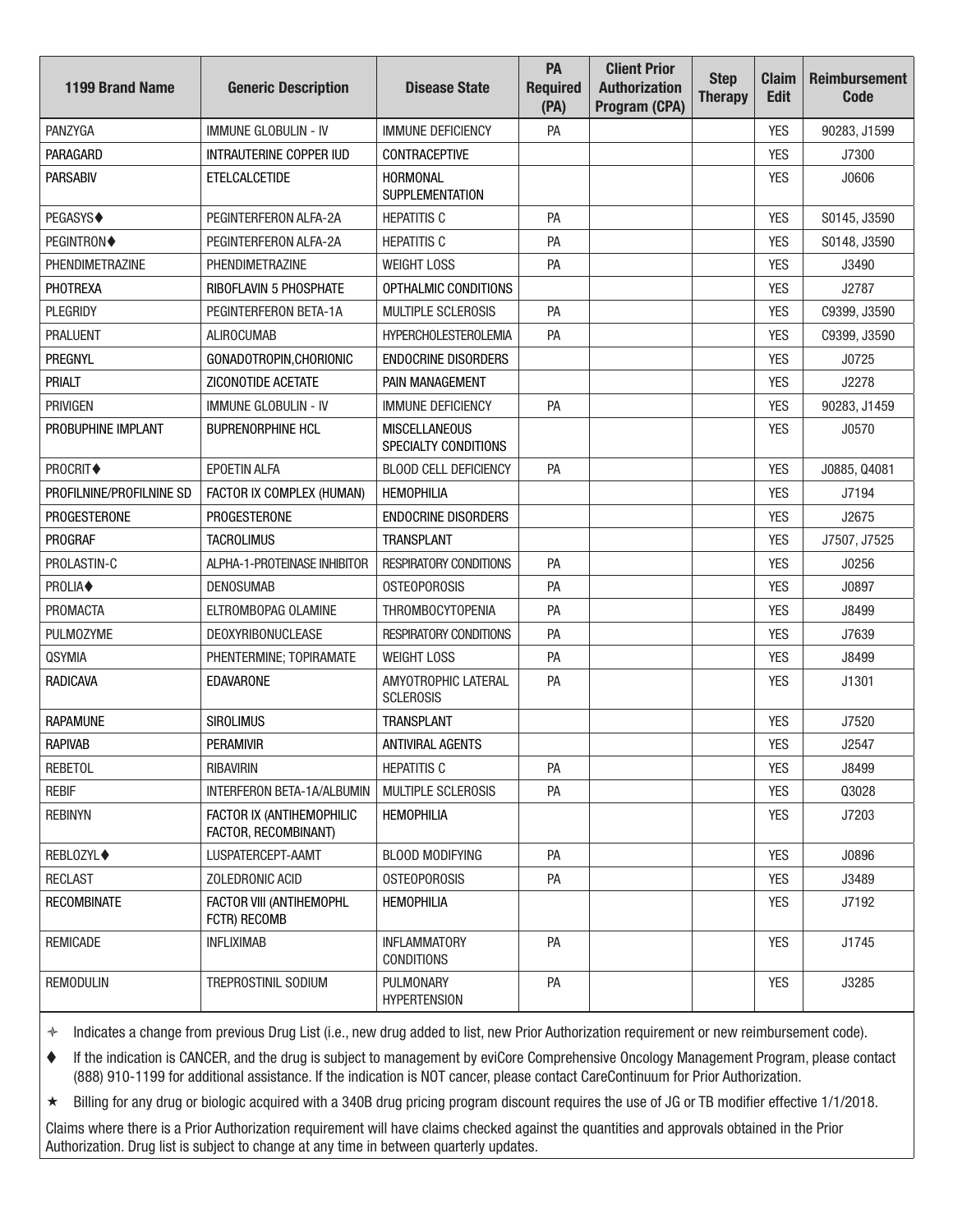| <b>1199 Brand Name</b>  | <b>Generic Description</b>                         | <b>Disease State</b>                      | PA<br><b>Required</b><br>(PA) | <b>Client Prior</b><br><b>Authorization</b><br>Program (CPA) | <b>Step</b><br><b>Therapy</b> | <b>Claim</b><br><b>Edit</b> | <b>Reimbursement</b><br><b>Code</b> |
|-------------------------|----------------------------------------------------|-------------------------------------------|-------------------------------|--------------------------------------------------------------|-------------------------------|-----------------------------|-------------------------------------|
| <b>RENFLEXIS</b>        | INFLIXIMAB - abda                                  | <b>INFLAMMATORY</b><br><b>CONDITIONS</b>  | PA                            |                                                              |                               | <b>YES</b>                  | Q5104                               |
| <b>REPATHA</b>          | <b>EVOLOCUMAB</b>                                  | <b>HYPERCHOLESTEROLEMIA</b>               | PA                            |                                                              |                               | <b>YES</b>                  | C9399, J3590                        |
| <b>RETACRIT◆</b>        | <b>EPOETIN ALFA</b>                                | <b>BLOOD CELL DEFICIENCY</b>              | PA                            |                                                              |                               | <b>YES</b>                  | Q5105, Q5106                        |
| <b>RETAVASE</b>         | <b>PERAMIVIR</b>                                   | <b>VIRAL INFECTIONS</b>                   |                               |                                                              |                               | <b>YES</b>                  | J2993                               |
| <b>REVATIO</b>          | SILDENAFIL CITRATE                                 | PULMONARY<br><b>HYPERTENSION</b>          | PA                            |                                                              |                               | <b>YES</b>                  | J3490, J8499                        |
| RIABNI◆                 | RITUXIMAB-ARRX                                     | <b>INFLAMMATORY</b><br><b>CONDITIONS</b>  | PA                            |                                                              |                               | <b>YES</b>                  | C9399, J3590<br>(Q5123 EFF: 7/1/21) |
| <b>RIASTAP</b>          | <b>FIBRINOGEN</b>                                  | <b>HEMATOLOGY</b>                         |                               |                                                              |                               | <b>YES</b>                  | J7178                               |
| RIBAPAK                 | <b>RIBAVIRIN</b>                                   | <b>HEPATITIS C</b>                        | PA                            |                                                              |                               | <b>YES</b>                  | J8499                               |
| <b>RIBAVIRIN</b>        | <b>RIBAVIRIN</b>                                   | <b>HEPATITIS C</b>                        | PA                            |                                                              |                               | <b>YES</b>                  | J8499                               |
| <b>RITUXAN◆</b>         | <b>RITUXIMAB</b>                                   | <b>INFLAMMATORY</b><br><b>CONDITIONS</b>  | PA                            |                                                              |                               | <b>YES</b>                  | J9312                               |
| <b>RIXUBIS</b>          | FACTOR IX, (ANTIHEMOPHILIC<br>FACTOR, RECOMBINANT) | <b>HEMOPHILIA</b>                         |                               |                                                              |                               | <b>YES</b>                  | J7200                               |
| <b>RUCONEST</b>         | <b>C1 ESTERASE INHIBITOR</b>                       | <b>HEREDITARY ANGIOEDEMA</b>              | PA                            |                                                              |                               | <b>YES</b>                  | J0596                               |
| RUXIENCE◆               | RITUXIMAB-PVVR                                     | <b>INFLAMMATORY</b><br><b>CONDITIONS</b>  | PA                            |                                                              |                               | <b>YES</b>                  | Q5119                               |
| <b>SAIZEN</b>           | <b>SOMATROPIN</b>                                  | <b>GROWTH DEFICIENCY</b>                  | PA                            |                                                              |                               | <b>YES</b>                  | J2941                               |
| SANDOSTATIN◆            | <b>OCTREOTIDE</b>                                  | <b>ENDOCRINE DISORDERS</b>                |                               |                                                              |                               | <b>YES</b>                  | J2354                               |
| <b>SANDOSTATIN LAR◆</b> | <b>OCTREOTIDE</b>                                  | <b>ENDOCRINE DISORDERS</b>                |                               |                                                              |                               | <b>YES</b>                  | J2353                               |
| SAPHNELO *              | ANIFROLUMAB-FNIA                                   | <b>LUPUS</b>                              | PA                            |                                                              |                               | <b>YES</b>                  | C9399, J3590<br>(C9086 EFF: 1/1/22) |
| <b>SAXENDA</b>          | LIRAGLUTIDE                                        | <b>WEIGHT LOSS</b>                        | PA                            |                                                              |                               | <b>YES</b>                  | J3490                               |
| <b>SCENESSE</b>         | <b>AFAMELANOTIDE</b>                               | <b>MISCELLANEOUS</b><br><b>CONDITIONS</b> | PA                            |                                                              |                               | <b>YES</b>                  | J7352                               |
| <b>SEROSTIM</b>         | <b>SOMATROPIN</b>                                  | <b>GROWTH DEFICIENCY</b>                  | PA                            |                                                              |                               | <b>YES</b>                  | J2941                               |
| <b>SEVENFACT</b>        | FACTOR VIIA RECOMBINANT                            | <b>HEMOPHILIA</b>                         |                               |                                                              |                               | <b>YES</b>                  | J7212                               |
| SIGNIFOR LAR            | PASIREOTIDE DIASPARTATE INJ                        | <b>ENDOCRINE DISORDERS</b>                | PA                            |                                                              |                               | YES                         | C9454, J2502                        |
| SILDENAFIL CITRATE      | SILDENAFIL CITRATE                                 | PULMONARY<br><b>HYPERTENSION</b>          | PA                            |                                                              |                               | <b>YES</b>                  | J3490, J8499                        |
| SILIQ                   | <b>BRODALUMAB</b>                                  | <b>INFLAMMATORY</b><br><b>CONDITIONS</b>  | PA                            |                                                              |                               | YES                         | C9399                               |
| <b>SIMPONI</b>          | <b>GOLIMUMAB</b>                                   | <b>INFLAMMATORY</b><br><b>CONDITIONS</b>  | PA                            |                                                              |                               | YES                         | C9399, J3590                        |
| <b>SIMPONI ARIA</b>     | <b>GOLIMUMAB</b>                                   | <b>INFLAMMATORY</b><br><b>CONDITIONS</b>  | PA                            |                                                              |                               | <b>YES</b>                  | J1602                               |
| <b>SIMULECT</b>         | <b>BASILIXIMAB</b>                                 | <b>TRANSPLANT</b>                         |                               |                                                              |                               | <b>YES</b>                  | J0480                               |
| <b>SINUVA</b>           | <b>MOMETASONE</b>                                  | <b>RESPIRATORY CONDITIONS</b>             |                               |                                                              |                               | <b>YES</b>                  | J7402 (EFF: 4/1/21)                 |
| <b>SKYLA</b>            | LEVONORGESTREL                                     | CONTRACEPTIVE                             |                               |                                                              |                               | <b>YES</b>                  | J7301                               |

 If the indication is CANCER, and the drug is subject to management by eviCore Comprehensive Oncology Management Program, please contact (888) 910-1199 for additional assistance. If the indication is NOT cancer, please contact CareContinuum for Prior Authorization.

★ Billing for any drug or biologic acquired with a 340B drug pricing program discount requires the use of JG or TB modifier effective 1/1/2018.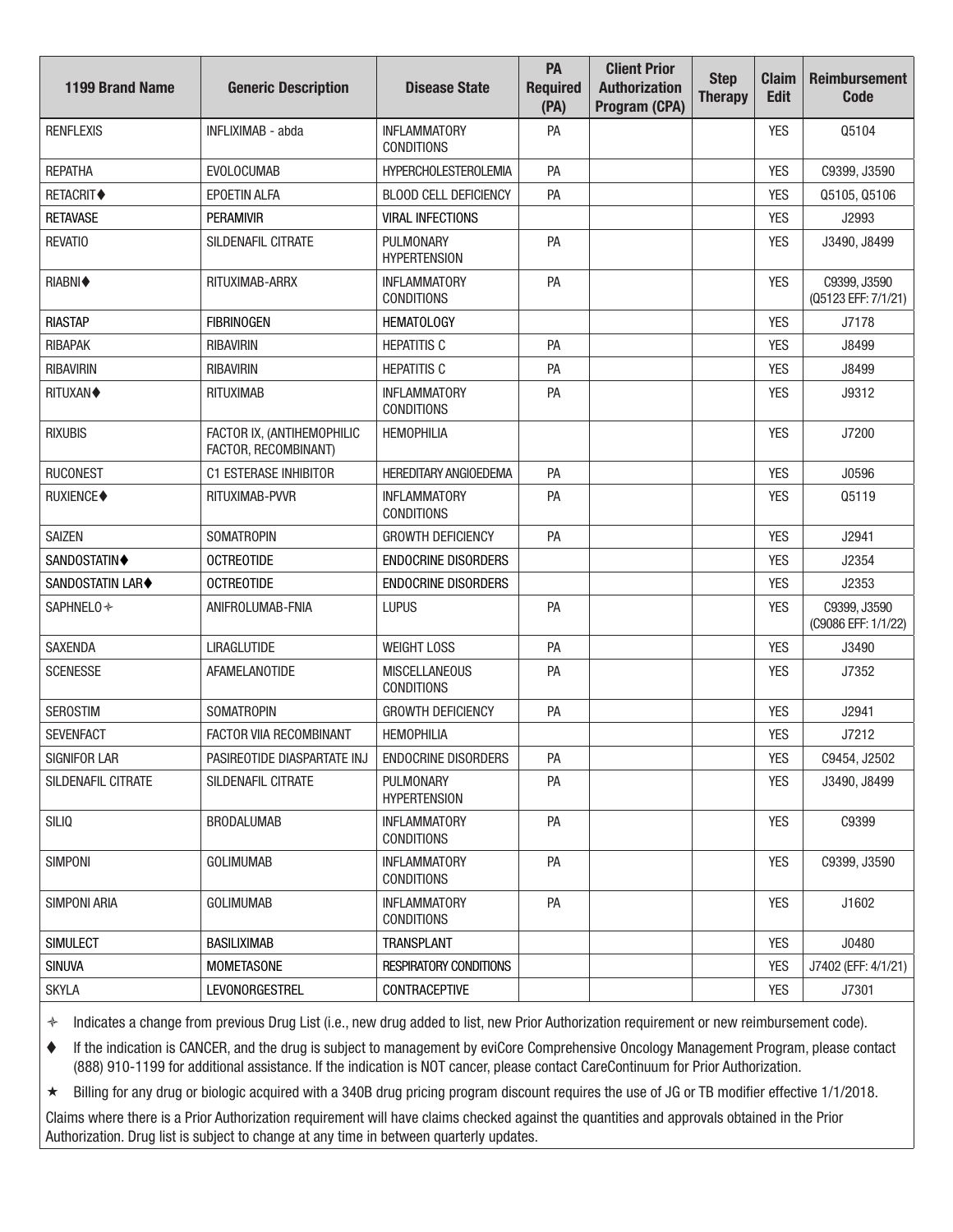| <b>1199 Brand Name</b> | <b>Generic Description</b>             | <b>Disease State</b>                         | PA<br><b>Required</b><br>(PA) | <b>Client Prior</b><br><b>Authorization</b><br>Program (CPA) | <b>Step</b><br><b>Therapy</b> | <b>Claim</b><br><b>Edit</b> | <b>Reimbursement</b><br>Code |
|------------------------|----------------------------------------|----------------------------------------------|-------------------------------|--------------------------------------------------------------|-------------------------------|-----------------------------|------------------------------|
| <b>SKYRIZI</b>         | RISANKIZUMAB-RZAA                      | <b>INFLAMMATORY</b><br><b>CONDITIONS</b>     | PA                            |                                                              |                               | YES                         | C9399, J3590                 |
| SODIUM HYALURONATE +   | SODIUM HYALURONATE                     | <b>OSTEOARTHRITIS</b>                        | PA                            |                                                              | <b>ST</b>                     | <b>YES</b>                  | C9399, J3490                 |
| <b>SOLESTA</b>         | DEXTRANOMER/<br><b>HYALURONATE/SOD</b> | <b>MISCELLANEOUS</b><br>SPECIALTY CONDITIONS |                               |                                                              |                               | <b>YES</b>                  | L8605                        |
| <b>SOLIRIS</b>         | <b>FCULIZUMAB</b>                      | <b>BLOOD MODIFYING</b>                       | PA                            |                                                              |                               | <b>YES</b>                  | J1300                        |
| SOMATULINE DEPOT◆      | <b>LANREOTIDE ACETATE</b>              | <b>ENDOCRINE DISORDERS</b>                   |                               |                                                              |                               | <b>YES</b>                  | J1930                        |
| <b>SOVALDI</b>         | <b>SOFOSBUVIR</b>                      | <b>HEPATITIS C</b>                           | PA                            |                                                              |                               | <b>YES</b>                  | J8499                        |
| <b>SPINRAZA</b>        | <b>NUSINERSEN</b>                      | NEUROMUSCULAR<br><b>CONDITIONS</b>           |                               | CPA                                                          |                               | <b>YES</b>                  | J2326                        |
| <b>SPRAVATO</b>        | <b>ESKETAMINE</b>                      | <b>MISCELLANEOUS</b><br><b>CONDITIONS</b>    | PA                            |                                                              |                               | <b>YES</b>                  | S0013, J7799                 |
| <b>STELARA</b>         | <b>USTEKINUMAB</b>                     | <b>INFLAMMATORY</b><br><b>CONDITIONS</b>     | PA                            |                                                              |                               | <b>YES</b>                  | J3357                        |
| <b>STELARA IV</b>      | <b>USTEKINUMAB</b>                     | <b>INFLAMMATORY</b><br><b>CONDITIONS</b>     | PA                            |                                                              |                               | <b>YES</b>                  | J3358                        |
| <b>STRENSIQ</b>        | <b>ASFOTASE ALFA</b>                   | <b>ENZYME DEFICIENCIES</b>                   | PA                            |                                                              |                               | <b>YES</b>                  | C9399, J3590                 |
| <b>SUPARTZ FX</b>      | <b>HYALURONATE SODIUM</b>              | <b>OSTEOARTHRITIS</b>                        | PA                            |                                                              |                               | <b>YES</b>                  | J7321                        |
| SUSVIMO <sup>+</sup>   | <b>RANIBIZUMAB</b>                     | OPHTHALMIC CONDITIONS                        | PA                            |                                                              |                               | <b>YES</b>                  | C9399, J3590                 |
| <b>SYMDEKO</b>         | TEZACAFTOR/IVACAFTOR                   | <b>CYSTIC FIBROSIS</b>                       | PA                            |                                                              |                               | <b>YES</b>                  | J8499                        |
| <b>SYNAGIS</b>         | <b>PALIVIZUMAB</b>                     | <b>RSV PREVENTION</b>                        | PA                            |                                                              |                               | <b>YES</b>                  | 90378                        |
| <b>SYNERCID</b>        | QUINUPRISTIN/DALFOPRISTIN              | <b>ANTIBIOTICS</b>                           |                               |                                                              |                               | <b>YES</b>                  | J2770                        |
| <b>SYNVISC</b>         | <b>HYALURONATE SODIUM</b>              | <b>OSTEOARTHRITIS</b>                        | PA                            |                                                              | <b>ST</b>                     | <b>YES</b>                  | J7325                        |
| SYNVISC-ONE            | <b>HYALURONATE SODIUM</b>              | <b>OSTEOARTHRITIS</b>                        | PA                            |                                                              | <b>ST</b>                     | <b>YES</b>                  | J7325                        |
| <b>TACROLIMUS</b>      | <b>TACROLIMUS</b>                      | <b>TRANSPLANT</b>                            |                               |                                                              |                               | <b>YES</b>                  | J7507                        |
| <b>TADALAFIL</b>       | <b>TADALAFIL</b>                       | PULMONARY<br><b>HYPERTENSION</b>             | PA                            |                                                              |                               | <b>YES</b>                  | J8499                        |
| <b>TAKHZYRO</b>        | <b>LANADELUMAB</b>                     | <b>HEREDITARY ANGIOEDEMA</b>                 | PA                            |                                                              |                               | <b>YES</b>                  | J0593                        |
| <b>TALTZ</b>           | <b>IXEKIZUMAB</b>                      | <b>INFLAMMATORY</b><br><b>CONDITIONS</b>     | PA                            |                                                              |                               | <b>YES</b>                  | C9399                        |
| <b>TAVALISSE</b>       | <b>FOSTAMATINIB</b>                    | <b>THROMBOCYTOPENIA</b>                      | PA                            |                                                              |                               | <b>YES</b>                  | J8499                        |
| <b>TECFIDERA</b>       | DIMETHYL FUMARATE                      | MULTIPLE SCLEROSIS                           | PA                            |                                                              |                               | <b>YES</b>                  | J8499                        |
| <b>TEFLARO</b>         | <b>CEFTAROLINE</b>                     | <b>INFECTIOUS DISEASE</b>                    |                               |                                                              |                               | <b>YES</b>                  | J0712                        |
| <b>TEGSEDI</b>         | <b>INOTERSEN</b>                       | <b>AMYLOIDOSIS</b>                           | PA                            |                                                              |                               | YES                         | C9399, J3490                 |
| <b>TEPEZZA</b>         | TEPROTUMUMAB-TRBW                      | OPHTHALMIC CONDITIONS                        | PA                            |                                                              |                               | <b>YES</b>                  | J3241                        |
| <b>TESTOPEL</b>        | <b>TESTOSTERONE PELLET</b>             | <b>ENDOCRINE DISORDERS</b>                   | PA                            |                                                              |                               | <b>YES</b>                  | J3490, S0189                 |
| TESTOSTERONE ENANTHATE | <b>TESTOSTERONE ENANTHATE</b>          | ENDOCRINE DISORDERS                          | PA                            |                                                              |                               | YES                         | J3121                        |
| <b>THYMOGLOBULIN</b>   | LYMPHOCYTE IMMUNE GLOBULIN             | <b>TRANSPLANT</b>                            |                               |                                                              |                               | YES                         | J7511                        |
| <b>TOBI</b>            | <b>TOBRAMYCIN</b>                      | <b>RESPIRATORY CONDITIONS</b>                |                               |                                                              |                               | <b>YES</b>                  | J3535, J7682                 |
| <b>TRACLEER</b>        | <b>BOSENTAN</b>                        | <b>PULMONARY</b><br><b>HYPERTENSION</b>      | PA                            |                                                              |                               | YES                         | J8499                        |

 If the indication is CANCER, and the drug is subject to management by eviCore Comprehensive Oncology Management Program, please contact (888) 910-1199 for additional assistance. If the indication is NOT cancer, please contact CareContinuum for Prior Authorization.

Billing for any drug or biologic acquired with a 340B drug pricing program discount requires the use of JG or TB modifier effective 1/1/2018.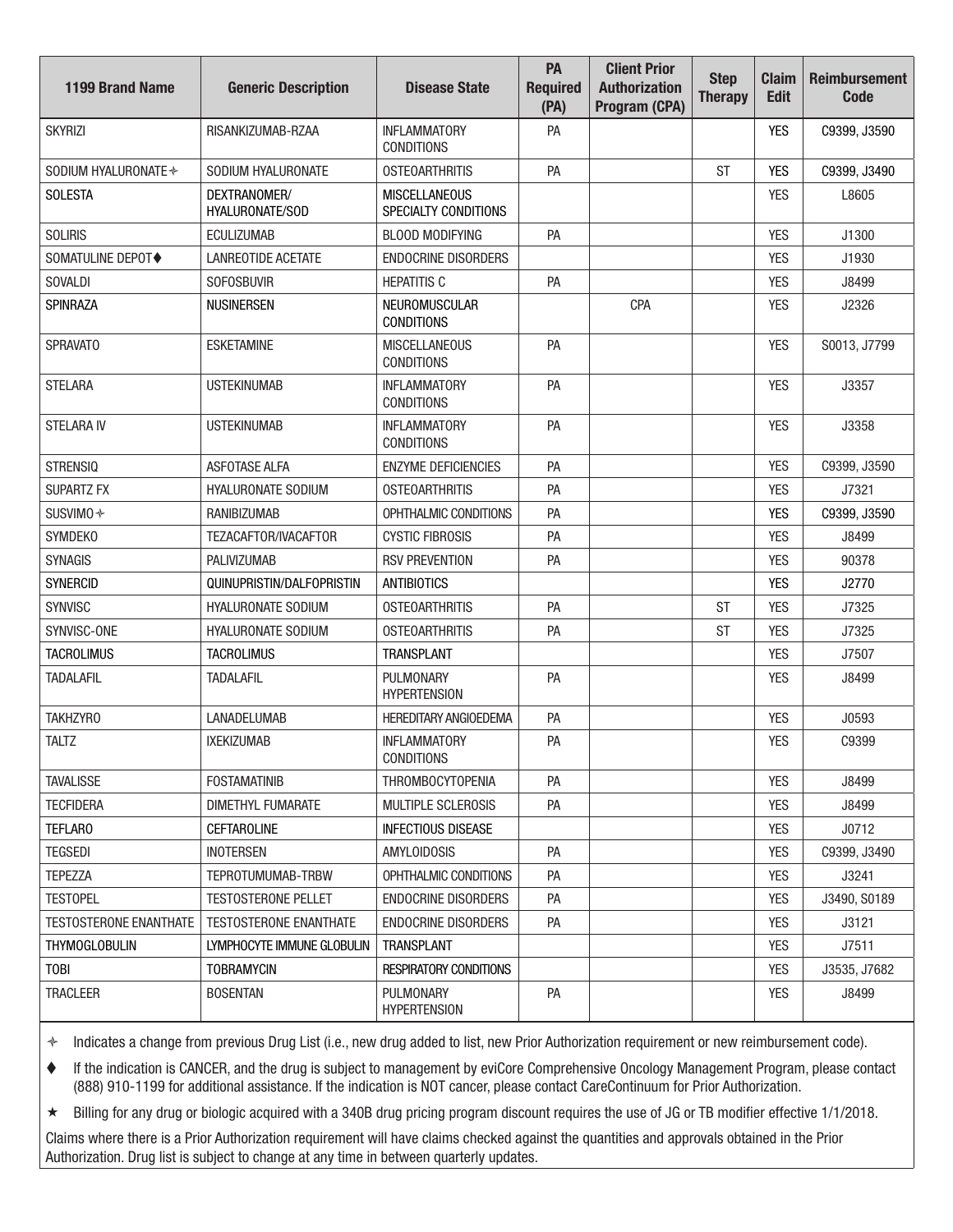| <b>1199 Brand Name</b> | <b>Generic Description</b>                            | <b>Disease State</b>                      | PA<br><b>Required</b><br>(PA) | <b>Client Prior</b><br><b>Authorization</b><br>Program (CPA) | <b>Step</b><br><b>Therapy</b> | <b>Claim</b><br><b>Edit</b> | <b>Reimbursement</b><br><b>Code</b> |
|------------------------|-------------------------------------------------------|-------------------------------------------|-------------------------------|--------------------------------------------------------------|-------------------------------|-----------------------------|-------------------------------------|
| <b>TREMFYA</b>         | <b>GUSELKUMAB</b>                                     | <b>INFLAMMATORY</b><br><b>CONDITIONS</b>  | PA                            |                                                              |                               | <b>YES</b>                  | J1628                               |
| <b>TRETTEN</b>         | FACTOR XIII A-SUBUNIT,<br>(RECOMBINANT)               | <b>HEMOPHILIA</b>                         |                               |                                                              |                               | <b>YES</b>                  | J7181                               |
| <b>TRILURON</b>        | SODIUM HYALURONATE                                    | <b>OSTEOARTHRITIS</b>                     | PA                            |                                                              | <b>ST</b>                     | <b>YES</b>                  | J7332                               |
| <b>TRIPTODUR</b>       | <b>TRIPTORELIN</b>                                    | <b>MISCELLANEOUS</b><br><b>CONDITIONS</b> | PA                            |                                                              |                               | <b>YES</b>                  | J3316                               |
| <b>TRIVISC</b>         | <b>HYALURONATE SODIUM</b>                             | <b>OSTEOARTHRITIS</b>                     | PA                            |                                                              | <b>ST</b>                     | <b>YES</b>                  | J7329                               |
| TROGARZO               | <b>IBALIZUMAB</b>                                     | <b>HIV</b>                                | PA                            |                                                              |                               | <b>YES</b>                  | J1746                               |
| TRUXIMA <sup>+</sup>   | <b>RITUXIMAB - ABBS</b>                               | <b>INFLAMMATORY</b><br><b>CONDITIONS</b>  | PA                            |                                                              |                               | <b>YES</b>                  | Q5115                               |
| <b>TYGACIL</b>         | TIGECYCLINE                                           | <b>ANTIBIOTICS</b>                        |                               |                                                              |                               | <b>YES</b>                  | J3243                               |
| <b>TYMLOS</b>          | <b>ABALOPARATIDE</b>                                  | <b>OSTEOPOROSIS</b>                       | PA                            |                                                              |                               | <b>YES</b>                  | C9399                               |
| <b>TYSABRI</b>         | <b>NATALIZUMAB</b>                                    | MULTIPLE SCLEROSIS                        | PA                            |                                                              |                               | <b>YES</b>                  | J2323                               |
| TYVAS0                 | TREPROSTINIL (TYVASO)                                 | PULMONARY<br><b>HYPERTENSION</b>          | PA                            |                                                              |                               | <b>YES</b>                  | J7686                               |
| <b>ULTOMIRIS</b>       | RAVULIZUMAB-CWVZ                                      | <b>BLOOD MODIFYING</b>                    | PA                            |                                                              |                               | <b>YES</b>                  | J1303                               |
| <b>UPLIZNA</b>         | INEBILIZUMAB-CWVZ                                     | <b>MISCELLANEOUS</b><br><b>CONDITIONS</b> | PA                            |                                                              |                               | <b>YES</b>                  | J1823                               |
| <b>UPTRAVI</b>         | <b>SELEXIPAG</b>                                      | PULMONARY<br><b>HYPERTENSION</b>          | PA                            |                                                              |                               | <b>YES</b>                  | J8499                               |
| <b>VAPRISOL</b>        | CONIVAPTAN HYDROCHLORIDE                              | HORMONAL<br><b>SUPPLEMENTATION</b>        |                               |                                                              |                               | <b>YES</b>                  | C9488                               |
| <b>VELETRI</b>         | EPOPROSTENOL NA                                       | PULMONARY<br><b>HYPERTENSION</b>          | PA                            |                                                              |                               | <b>YES</b>                  | J1325                               |
| <b>VENTAVIS</b>        | <b>ILOPROST</b>                                       | PULMONARY<br><b>HYPERTENSION</b>          | PA                            |                                                              |                               | <b>YES</b>                  | Q4074                               |
| <b>VIEKIRA PAK</b>     | OMBITASVIR, PARITAPREVIR,<br>AND RITONAVIR; DASABUVIR | <b>HEPATITIS C</b>                        | PA                            |                                                              |                               | <b>YES</b>                  | J8499                               |
| VIMIZIM                | ELOSULFASE ALFA                                       | <b>ENZYME DEFICIENCIES</b>                |                               | CPA                                                          |                               | <b>YES</b>                  | C9022, J1322                        |
| VISCO-3                | HYALURONATE SODIUM                                    | <b>OSTEOARTHRITIS</b>                     | PA                            |                                                              | <b>ST</b>                     | <b>YES</b>                  | J7321 (EFF: 4/1/21)                 |
| <b>VISUDYNE</b>        | <b>VERTEPORFIN</b>                                    | OPHTHALMIC CONDITIONS                     |                               |                                                              |                               | <b>YES</b>                  | J3396                               |
| <b>VIVITROL</b>        | NALTREXONE MICROSPHERES                               | MISCELLANEOUS CNS<br><b>DISORDERS</b>     |                               |                                                              |                               | <b>YES</b>                  | J2315                               |
| <b>VONVENDI</b>        | VON WILLEBRAND FACTOR<br>(RECOMBINANT)                | <b>HEMOPHILIA</b>                         |                               |                                                              |                               | <b>YES</b>                  | J7179                               |
| <b>VOSEVI</b>          | SOFOSBUVIR; VELPATASVIR;<br><b>VOXILAPREVIR</b>       | <b>HEPATITIS C</b>                        | PA                            |                                                              |                               | <b>YES</b>                  | J8499                               |
| <b>VPRIV</b>           | <b>VELAGLUCERASE ALFA</b>                             | <b>ENZYME DEFICIENCIES</b>                |                               | CPA                                                          |                               | <b>YES</b>                  | J3385                               |
| <b>VYEPTI</b>          | EPTINEZUMAB-JJMR                                      | <b>MISCELLANEOUS</b><br><b>CONDITIONS</b> | PA                            |                                                              |                               | <b>YES</b>                  | J3032                               |
| <b>WILATE</b>          | VON WILLEBRAND FACTOR<br><b>COMPLEX (HUMAN)</b>       | <b>HEMOPHILIA</b>                         |                               |                                                              |                               | <b>YES</b>                  | J7183                               |

 If the indication is CANCER, and the drug is subject to management by eviCore Comprehensive Oncology Management Program, please contact (888) 910-1199 for additional assistance. If the indication is NOT cancer, please contact CareContinuum for Prior Authorization.

★ Billing for any drug or biologic acquired with a 340B drug pricing program discount requires the use of JG or TB modifier effective 1/1/2018.